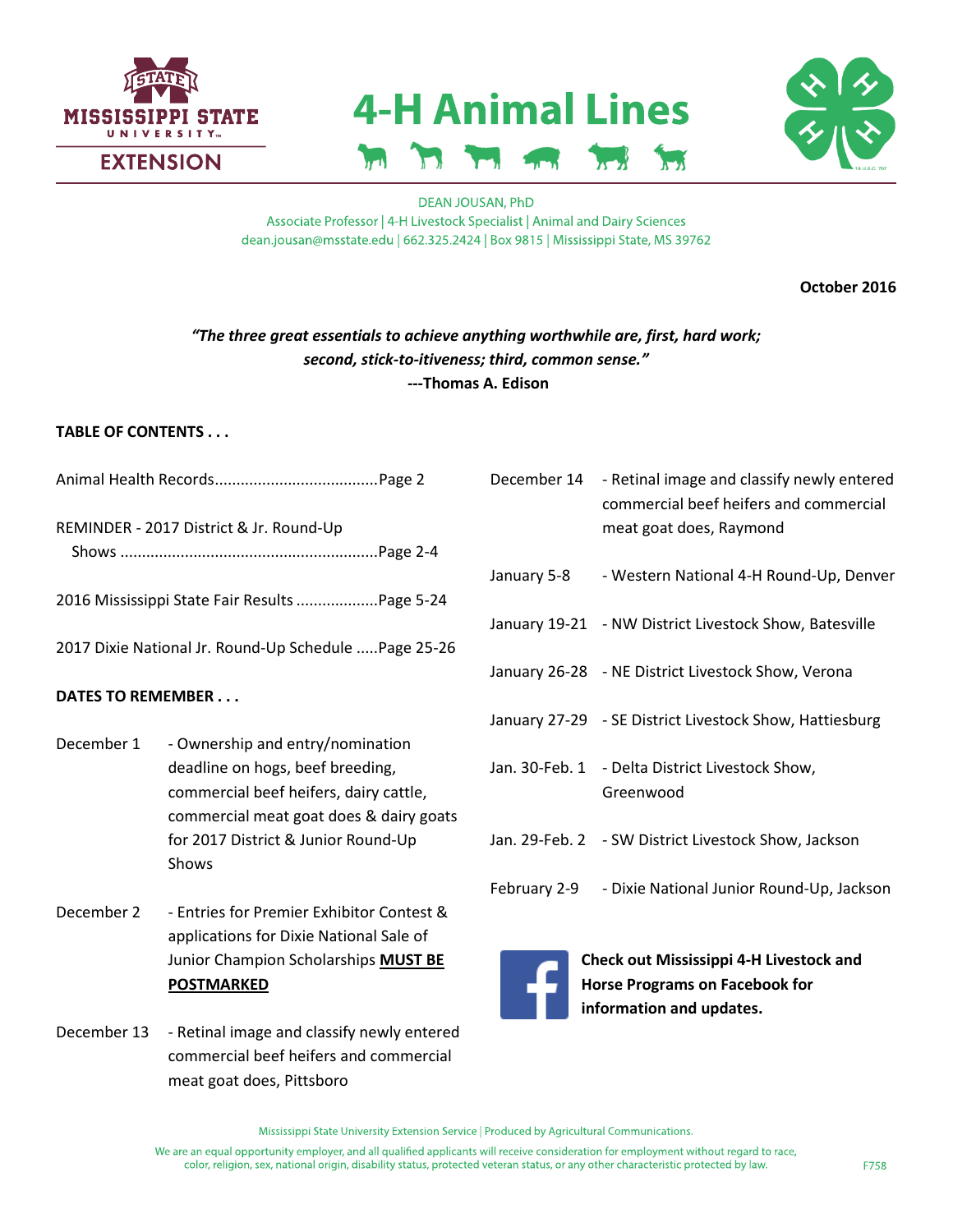## **OFFICIAL HEALTH CERTIFICATE – REMINDER**

An Official Health Certificate with each animal identified will be required on all livestock showing at the 2017 Dixie National Junior Round-Up. This includes all market animals, beef breeding cattle, commercial beef heifers, dairy cattle (purebred and commercial dairy heifers), dairy goats and commercial meat goat does. Because the market shows are non-terminal, all market animals must be accompanied with an official health certificate obtained from a veterinarian.

#### **ANIMAL HEALTH RECORDS**

Exhibitors are required to turn in a completed health record for each animal to be shown that lists all medications and treatments received within 60 days prior to the show. Extension agents and FFA advisors – be sure to distribute these health record forms early so exhibitors can keep track of their livestock treatments.

#### **REMINDER – 2017 DISTRICT AND JUNIOR ROUND-UP SHOWS!!**

#### **PURCHASING PROJECT ANIMALS FOR SPRING SHOWS**

Spring shows will be here soon. Now is a good time to run a final survey of your 4-H'ers to determine if additional purchases are needed and to be locating them. The only ownership deadlines that have passed are for market steers, market lambs and market goats. You have until December 1 to purchase your market hogs, beef breeding animals, commercial beef heifers, dairy cattle, commercial meat goat does and dairy goats. Ownership and entry deadlines on these animals for spring shows are:

| Dairy Cattle                   | December 1 | Market Hogs                      | December 1 |
|--------------------------------|------------|----------------------------------|------------|
| Dairy Goats                    | December 1 | Beef Breeding                    | December 1 |
| <b>Commercial Beef Heifers</b> | December 1 | <b>Commercial Meat Goat Does</b> | December 1 |

## **CATTLE REGISTRATION PAPERS FOR JUNIOR SHOWS**

Double check registration papers on breeding beef and purebred dairy to be sure they are in proper order. Now is the time to correct any problems. Remember that papers must be in the exhibitors name only. Farm names or joint ownership with adults are not acceptable. DON'T ASSUME THAT EVERYTHING IS RIGHT – CHECK!! Papers may be in multiple siblings' names provided they are all 18 years of age or younger.

## **ENTRIES FOR DISTRICT & ROUND-UP SHOWS**

Now is the time to be getting your entries in order. All entries must be turned in to the Extension office by **December 1, 2016.** All original nomination forms must be sent to the ADS Office along with a printout of all entries with the signature of the person in your county with 4-H Livestock responsibilities **verifying** that all entries are complete and accurate.

#### **REMINDER: 4-H/FFA MEMBERS MUST BE ETHICS CERTIFIED TO SHOW LIVESTOCK!!**

The 2017 District and Dixie National Junior Round-Up livestock shows will be here soon and the Mississippi Livestock Quality Assurance training for **NEW** exhibitors should be completed by December 1, 2016. Any youth going from a junior (age 8-13) to a senior (age 14-18) will also need to be recertified as a senior. The training is available on the 4-H livestock website. Code of Conduct Forms can be requested from ADS.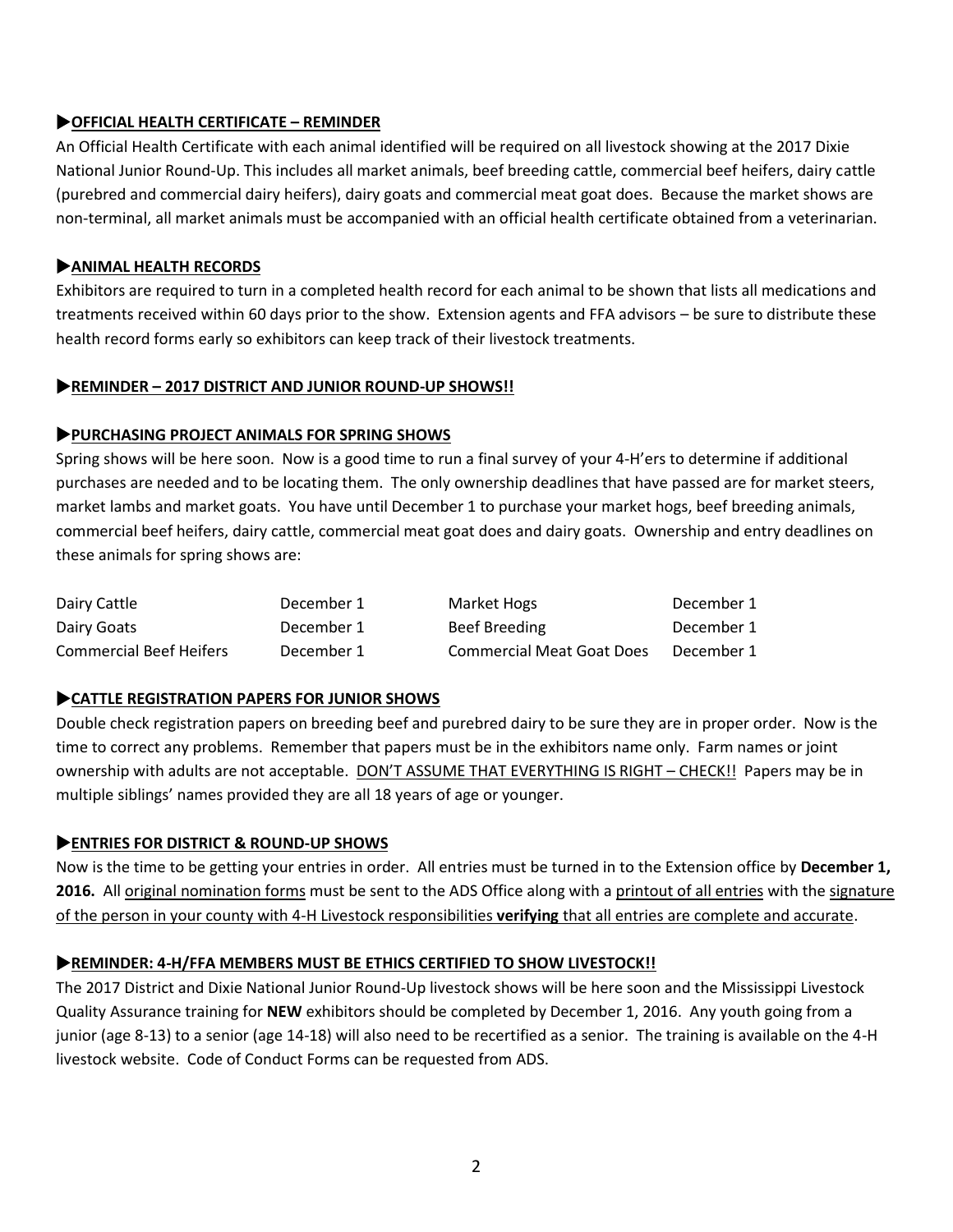## **EXHIBITOR'S AGE FOR DISTRICT LIVESTOCK SHOWS & DIXIE NATIONAL JUNIOR ROUND-UP**

Remember that exhibitor's age will be 8 –18 years of **age as of December 31, 2016**. Agents/Advisors have the responsibility to see that all exhibitors are of the proper age.

## **IMPORTANT RULES TO KEEP IN MIND**

- **1. Animals with pending registration numbers after January 5, 2017, will not be allowed to show at the District and Dixie National Junior Round-Up Livestock Shows unless extenuating circumstances are presented in writing to the Rules Committee within 5 days of the deadline date. Animal registration information will be verified electronically before the shows.** This means if you have exhibitors who nominate any registered animal (beef breeding; purebred dairy cattle; dairy goats) with pending information (name; registration number; etc.) by December 1, the exhibitor must turn in completed registration information to you by January 5 in order to show at the District/DNJR. You will then email the completed animal information to ADS using the same spreadsheet you used back in September.
- **2.** This rule below pertains to some purebred dairy cattle exhibitors: A signed affidavit by the current owner, exhibitor, exhibitors' parent or guardian and Extension Agent or FFA Advisor stipulating to the fact that the exhibitor is in possession and has ownership of the animal for the purposes of showing at any Mississippi Junior Dairy Show for the dates recorded on the affidavit. All other rules concerning possession, housing and care of the animal would still apply as per Mississippi show rules and regulations. A copy of the affidavit and registration certificate must be sent to the ADS by the ownership deadline of December 1. **When junior dairy exhibitors show a purebred dairy animal using the affidavit, they should have the ORIGINAL affidavit and a copy of their dairy animal's registration certificate in their possession.**

# **HOGS SHOWING AT 2017 DISTRICT AND ROUND-UP SHOWS**

# **THE DEADLINE FOR ARRIVAL OF MARKET HOGS AND BARROWS FOR THE 2017 DIXIE NATIONAL JUNIOR ROUND-UP IS 12 NOON ON THURSDAY, FEBRUARY 2. THIS DEADLINE IS NEEDED TO START SWINE SHOWMANSHIP ON FRIDAY FOLLOWED BY THE BARROW AND MARKET HOG SHOWS.**

All market hogs for the 2017 District and Round-Up Shows must be nominated and ear tagged by the time of online entry. Below are the deadlines for market hogs:

December 1, 2016 - Market hog ownership and entry deadline for 2017 District & Round-Up Shows

## **Nomination Process for Hogs-** What you must submit for each hog nominated:

- 1. Mail individual nomination form for each hog to ADS Department. Each nomination form must be completed (P.O. Box address is not acceptable for physical location of an animal) and signed by the exhibitor, parent, and supervising Extension Agent or Vo-Ag Advisor.
- 2. Official ear tag number each hog must be tagged with official ear tag for 2017 prior to nomination deadline.
- 3. Submit county entries through the Extension Intranet website (should be available by mid-November 2016).
- 4. Keep a hard copy of your entries for your files.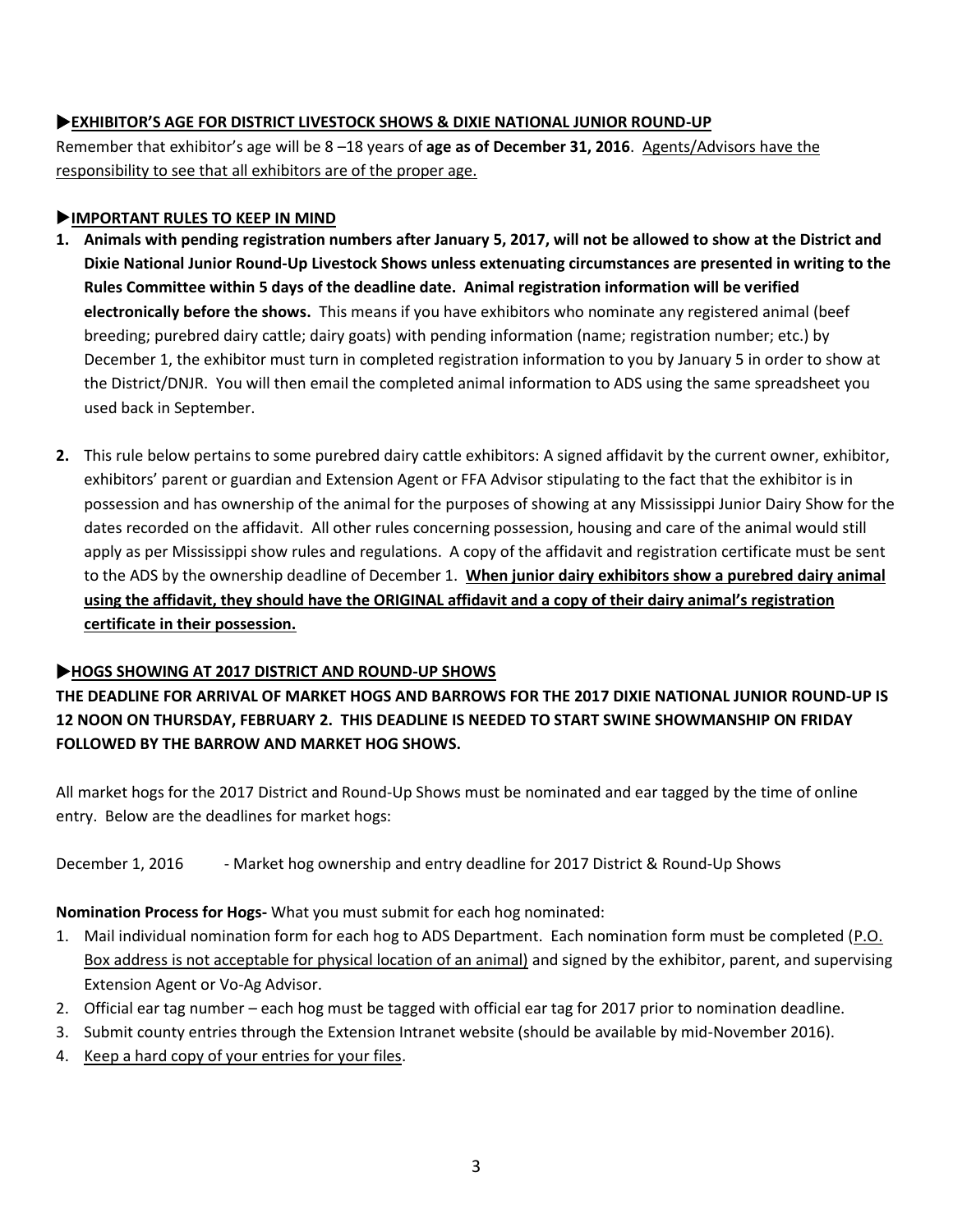Let hog exhibitors know about these dates and double check with them to be sure your records are in order and that all market hogs are properly entered. Do not send us nomination forms after deadline date. Please do not wait until the last day to take care of this business.

Order form for hog tags and nomination forms for hogs were sent to you earlier. If you failed to get this material, please call my office. County Extension Agents or Vo-Ag Advisors must make nominations of hogs for exhibitors under their supervision.

Each hog must have an individually completed nomination form including breed information and signature of the exhibitor, parent, and Extension Agent/Vo-Ag Advisor.

# **CLASSIFICATION OF NEW COMMERCIAL BEEF HEIFERS AND RETINAL IMAGING OF NEW COMMERCIAL BEEF HEIFERS AND COMMERCIAL MEAT GOAT DOES**

Now that exhibitors have the opportunity to enter commercial beef heifers and commercial meat goat does by December 1, the heifers must be classified and retinal imaged while the commercial meat goat does must be retinal imaged. This will take place on **Tuesday, December 13, from 8:00 a.m. to 1:00 p.m. at the Calhoun County Fairgrounds in Pittsboro and on Wednesday, December 14, from 8:00 a.m. to 1:00 p.m. at Hinds Community College in Raymond.** These are the only dates and times to get newly entered commercial beef heifers classified and both commercial beef heifers and commercial meat goat does retinal imaged. If a heifer that was previously retinal imaged and classified is sold to another exhibitor, that heifer does not have to be re-imaged and re-classified. If a doe that was previously retinal imaged is sold to another exhibitor, that doe does not have to be re-imaged. You just need to attach a sheet of paper stating the name and county of the previous owner so the entries can be adjusted for both exhibitors.

# **MARKET STEERS, COMMERCIAL BEEF HEIFERS, COMMERCIAL DAIRY HEIFERS AND MARKET GOATS**

Check with your 4-H'ers who are exhibiting market steers, commercial beef heifers, commercial dairy heifers and market goats about horns. All commercial beef heifers, steers and market goats showing at the District and Dixie National Junior Round-Up Shows must be polled or dehorned, with no scurs or regrowth to exceed 1½ inches above the skin. All commercial dairy heifers must be dehorned. Now is the time to take off the horns or any regrowth to allow for proper healing. Horn length will be checked at all District Livestock Shows.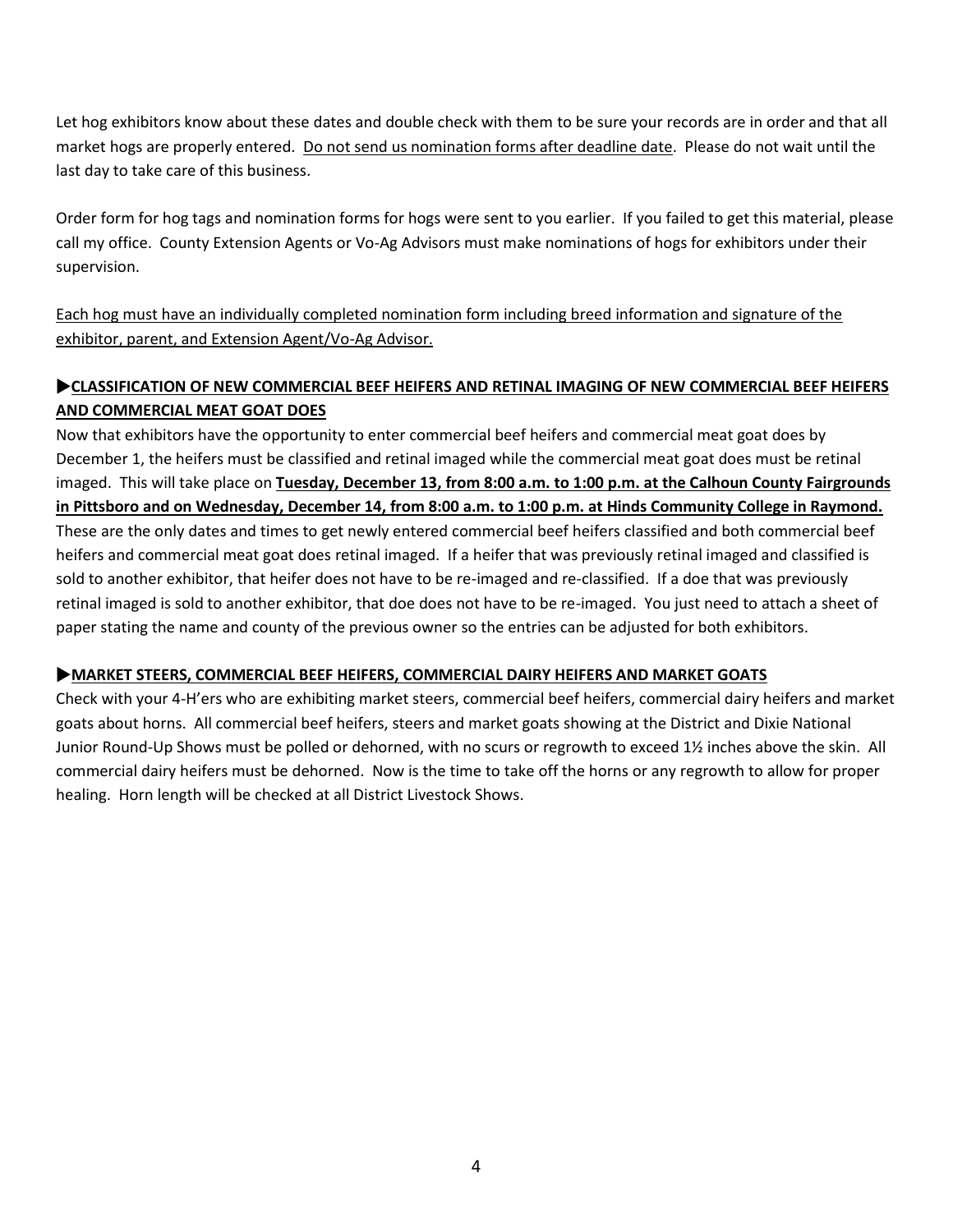#### ▶**2016 MISSISSIPPI STATE FAIR RESULTS**

The 2016 Mississippi State Fair junior livestock shows were outstanding and a showcase for the junior livestock program in Mississippi. Extension agents, FFA advisors, leaders, parents and exhibitors are to be commended on their fine cooperation and dedicated work put into this event to make it successful. Congratulations!

| <b>Contest</b>                   | 2007 | 2008 | 2009 | 2010 | 2011           | 2012                    | 2013         | 2014 | 2015 | 2016 |
|----------------------------------|------|------|------|------|----------------|-------------------------|--------------|------|------|------|
| <b>Beef Breeding</b>             | 423  | 373  | 400  | 442  | 457            | 453                     | 490          | 542  | 556  | 546  |
| <b>Commercial Beef Heifers</b>   | 130  | 117  | 136  | 156  | 143            | 158                     | 155          | 149  | 158  | 190  |
| <b>Steers</b>                    | 73   | 77   | 70   | 76   | 76             | 89                      | 99           | 69   | 59   | 77   |
| Lambs                            | 211  | 195  | 199  | 204  | 181            | 142                     | 108          | 113  | 120  | 114  |
| Swine                            | 59   | 42   | 40   | 30   | 34             | 31                      | 29           | 20   | 42   | 37   |
| <b>Market Goats</b>              | 269  | 172  | 207  | 198  | 210            | 177                     | 142          | 165  | 129  | 140  |
| <b>Commercial Meat Goat Does</b> | ٠    | 74   | 142  | 164  | 203            | 198                     | 195          | 177  | 149  | 174  |
| <b>Dairy Goats</b>               | 121  | 108  | 101  | 113  | 85             | 90                      | 60           | 82   | 93   | 121  |
| <b>Purebred Dairy Animals</b>    | 172  | 144  | 142  | 128  | 119            | 104                     | 123          | 72   | 122  | 102  |
| <b>Commercial Dairy Heifers</b>  | 30   | 26   | 18   | 12   | 22             | 35                      | 31           | 34   | 20   | 13   |
| <b>TOTAL ANIMALS EXHIBITED</b>   | 1488 | 1328 | 1455 | 1523 | 1530           | 1477                    | 1432         | 1423 | 1448 | 1514 |
|                                  |      |      |      |      |                |                         |              |      |      |      |
| <b>Pretty Cow Contest</b>        | 15   | 13   | 14   | 13   | 21             | 21                      | 18           | 17   | 7    | 8    |
| <b>Dairy Cow Sweetheart</b>      | 3    | 6    | 5    | 5    | 7              | $\overline{\mathbf{z}}$ | $\mathbf{0}$ | 3    | 6    | 10   |
| <b>Dairy Goat Sweetheart</b>     | 4    | 4    | 5    | 4    | $\overline{2}$ | 7                       | 5            | 8    | 13   | 10   |
| <b>Meat Goat Princess</b>        | 12   | 14   | 14   | 19   | 21             | 9                       | 13           | 7    | 13   | 8    |
| Jr. Dairy Cattle Quiz Bowl       | 12   | 6    | 6    | 8    | 10             | 14                      | 6            | 4    | 6    | 6    |
| <b>GRAND TOTAL PARTICIPATION</b> | 1534 | 1371 | 1499 | 1572 | 1591           | 1535                    | 1474         | 1462 | 1493 | 1556 |

# **Number of Exhibits at the Mississippi State Fair (2007-2016)**

#### **NUMBER OF YOUTH AND LIVESTOCK AT THE MISSISSIPPI STATE FAIR**

| Show                             | $4-H$ | $4-H$          | <b>FFA</b> | <b>FFA</b>     | <b>Total</b> | <b>Total</b>   |
|----------------------------------|-------|----------------|------------|----------------|--------------|----------------|
|                                  | Youth | <b>Animals</b> | Youth      | <b>Animals</b> | Youth        | <b>Animals</b> |
| <b>Beef Breeding</b>             | 232   | 411            | 87         | 135            | 319          | 546            |
| <b>Commercial Beef Heifers</b>   | 124   | 143            | 41         | 47             | 165          | 190            |
| <b>Steers</b>                    | 52    | 56             | 23         | 21             | 75           | 77             |
| Lambs                            | 56    | 112            | 2          | 2              | 58           | 114            |
| <b>Hogs</b>                      | 30    | 37             | 0          | 0              | 30           | 37             |
| <b>Dairy Cattle</b>              | 34    | 97             | 3          | 5              | 37           | 102            |
| <b>Commercial Dairy Heifers</b>  | 9     | 12             | 2          | 1              | 11           | 13             |
| <b>Market Goats</b>              | 73    | 91             | 33         | 49             | 106          | 140            |
| <b>Commercial Meat Goat Does</b> | 81    | 105            | 38         | 69             | 119          | 174            |
| <b>Dairy Goats</b>               | 41    | 110            | 3          | 11             | 44           | 121            |
| <b>TOTALS</b>                    | 732   | 1174           | 232        | 340            | 964          | 1514           |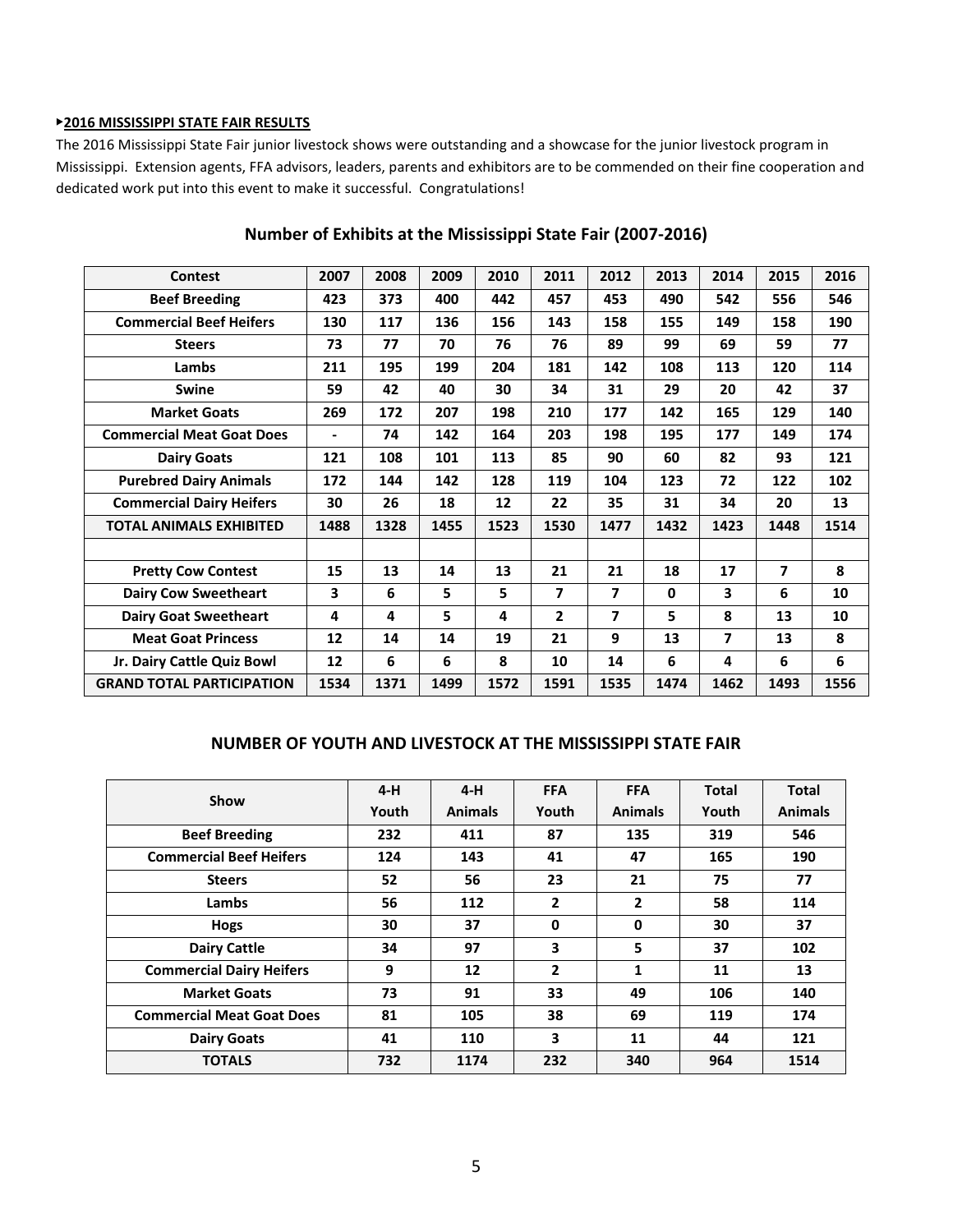#### **BREAKDOWN OF THE BREEDS FOR THE FOLLOWING SPECIES:**

| <b>BEEF BREEDING</b>                   |           |                            | <b>BEEF COMMERCIAL HEIFERS</b>       |                                        |           |
|----------------------------------------|-----------|----------------------------|--------------------------------------|----------------------------------------|-----------|
| 112<br><b>Angus</b>                    |           |                            |                                      | <b>Brahman &amp; Brahman Crosses</b>   |           |
| <b>Beefmaster</b>                      | 54        |                            | <b>English &amp; English Crosses</b> |                                        | 88        |
| <b>Brahman</b>                         | 35        |                            |                                      | <b>European &amp; European Crosses</b> |           |
| <b>Brangus</b>                         | 30        |                            |                                      |                                        | 190       |
| <b>Charolais</b>                       | 16        |                            |                                      |                                        |           |
| <b>Gelbvieh</b>                        | 17        |                            | <b>LAMBS</b>                         |                                        |           |
| <b>Hereford</b><br>63                  |           |                            | Shown by weight                      |                                        | 114       |
| <b>Other Breeds - Brahman</b><br>10    |           |                            |                                      |                                        |           |
| Other Breeds - Non-Brahman<br>39       |           |                            | <b>DAIRY</b>                         |                                        |           |
| <b>Percentage Simmental</b>            | 59        |                            | <b>Holstein</b>                      |                                        | 17        |
| <b>Red Angus</b>                       | 26        |                            | <b>Jersey</b>                        |                                        | 69        |
| <b>Santa Gertrudis</b>                 | 19        |                            | <b>Other Purebreds</b>               |                                        | <b>16</b> |
| Shorthorn                              | 10        |                            |                                      |                                        | 102       |
| <b>Simbrah</b>                         | 07        |                            |                                      |                                        |           |
| <b>Simmental</b>                       | <u>49</u> |                            | <b>COMMERCIAL DAIRY HEIFERS</b>      |                                        |           |
|                                        | 546       |                            | Shown by weight                      |                                        | 13        |
| <b>MARKET HOGS</b>                     |           |                            |                                      | <b>COMMERCIAL MEAT GOAT DOES</b>       |           |
| <b>Light Weight</b>                    | 13        |                            | <b>Light Weight</b>                  |                                        | 36        |
| 12<br><b>Middle Weight</b>             |           | <b>Light Medium Weight</b> |                                      |                                        | 32        |
| <b>Heavy Weight</b><br>12              |           |                            | <b>Medium Weight</b>                 |                                        | 39        |
|                                        | 37        |                            | <b>Light Heavy Weight</b>            |                                        | 33        |
|                                        |           |                            | <b>Heavy Weight</b>                  |                                        | 34        |
| <b>STEERS</b>                          |           |                            |                                      |                                        | 174       |
| <b>PROSPECTS:</b>                      |           |                            |                                      |                                        |           |
| <b>Brahman &amp; Brahman Crosses</b>   |           | 12                         | <b>DAIRY GOATS</b>                   |                                        |           |
| <b>English &amp; English Crosses</b>   |           | 10                         | <b>Alpine</b>                        | Sr. Doe                                | 14        |
| <b>European &amp; European Crosses</b> |           | 16                         |                                      | Jr. Doe                                | 18        |
|                                        |           |                            |                                      |                                        |           |
| <b>PROGRESS:</b>                       |           |                            | <b>AOP</b>                           | Sr. Doe                                | 05        |
| <b>Brahman &amp; Brahman Crosses</b>   |           | 09                         |                                      | Jr. Doe                                | 16        |
| <b>English &amp; English Crosses</b>   |           | 09                         |                                      |                                        |           |
| <b>European &amp; European Crosses</b> |           | 21                         | <b>G &amp; RG</b>                    | Sr. Doe                                | 10        |
|                                        |           | 77                         |                                      | Jr. Doe                                | 18        |
| <b>MARKET GOATS</b>                    |           |                            | LaMancha                             | Sr. Doe                                | 06        |
| <b>Light Weight</b>                    |           | 25                         |                                      | Jr. Doe                                | 13        |
| <b>Light Medium Weight</b>             |           | 27                         |                                      |                                        |           |
| <b>Medium Weight</b>                   |           | 27                         | Nigerian Dwarf Sr. Doe               |                                        | 08        |
| <b>Light Heavy Weight</b>              |           | 30                         |                                      | Jr. Doe                                | <u>13</u> |
| <b>Heavy Weight</b>                    |           | 31                         |                                      |                                        | 121       |
|                                        |           | 140                        |                                      |                                        |           |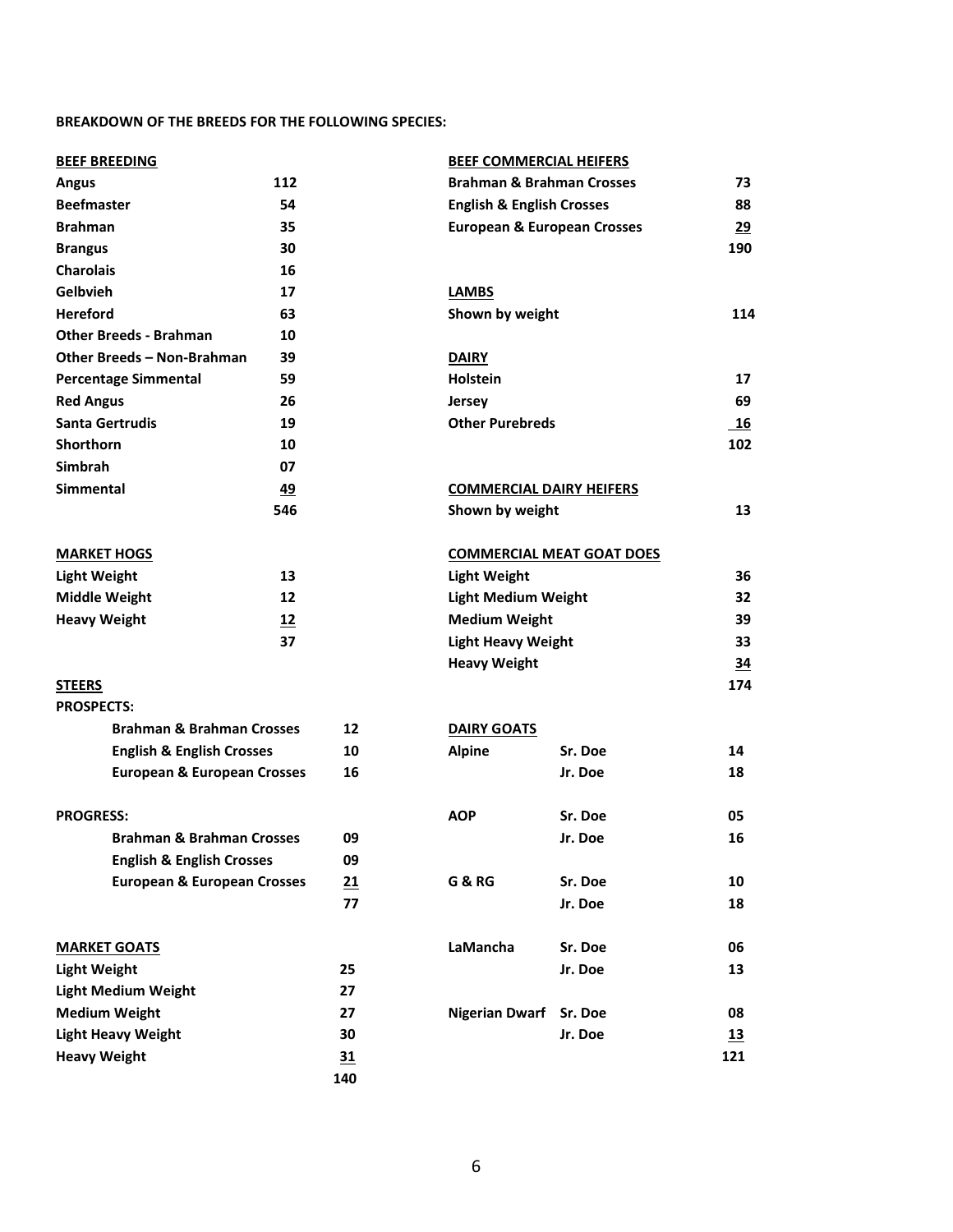#### **BEEF BREEDING**

#### **ANGUS**

Champion Heifer Elizabeth Rone Panola 4-H Reserve Champion Heifer The Subhit McGregor Davis Theorem Champion 4-H Champion Bull Gabby Simpson Mantachie FFA Reserve Champion Bull **Mantachie FFA** John Taylor McFerrin **Mantachie FFA** 

**BEEFMASTER**

**BRAHMAN** Champion Heifer **Champion Heifer** Carson Barham **Carson Barham** Independence FFA/Tate 4-H Reserve Champion Heifer **Reserve Collin Culpepper** Forrest 4-H Champion Bull Janie Carol Parish Jefferson Davis 4-H Reserve Champion Bull **Harvey Lane Mitchell Harvey Lane Mitchell** Pearl River 4-H

**BRANGUS** Champion Heifer **Rustin Anderson** Rustin Anderson **Champion Heifer** Jones 4-H/SJ FFA Reserve Champion Heifer The Reserve Champion Heifer Champion Champion Champion Champion Champion Champion Champion Champion Bull Walker Kelly Williams Loyd Star FFA Reserve Champion Bull **Anna Beth/Sy Sullivan** Simpson 4-H

**CHAROLAIS**

**GELBVIEH** Champion Heifer **Macey/Anna/Joseph Nelson** Pike 4-H

**HEREFORD**

Reserve Champion Heifer The Claiborne Perry Theorem 2012 Claiborne Perry Theorem 2014 Champion Bull Stran/Rylie Melancon Wilkinson 4-H Reserve Champion Bull **Mark Wagnon** Mark Wagnon Mark Wagnon Jones 4-H

Champion Heifer **Austin Roebuck** Austin Roebuck **Attala 4-H** Attala 4-H Reserve Champion Heifer **Amelia Buckley Covington 4-H** Covington 4-H Champion Bull Ty Reeves/Mary-Kathryn Simmons Leake 4-H Reserve Champion Bull **Reserve Champion Bull** Kylee Alexis Madden Scott 4-H

Champion Bull Eli Pattridge Panola 4-H Reserve Champion Bull **Colt/McKenna/Dru Prisock** Oktibbeha 4-H

Reserve Champion Heifer **Ryan Legge** Panola 4-H Champion Bull Karlie Bloodworth Tallahatchie 4-H Reserve Champion Bull **Browyne Taylor Bain** Panola 4-H

Champion Heifer **Will Manning Champion Heifer** Union 4-H

Champion Heifer **Allyson Lindsey** Allyson Lindsey **Independence FFA/Tate 4-H** Reserve Champion Heifer The Allyson Lindsey The Champion Heifer Allyson Lindsey The Champion Heifer Allyson Lindsey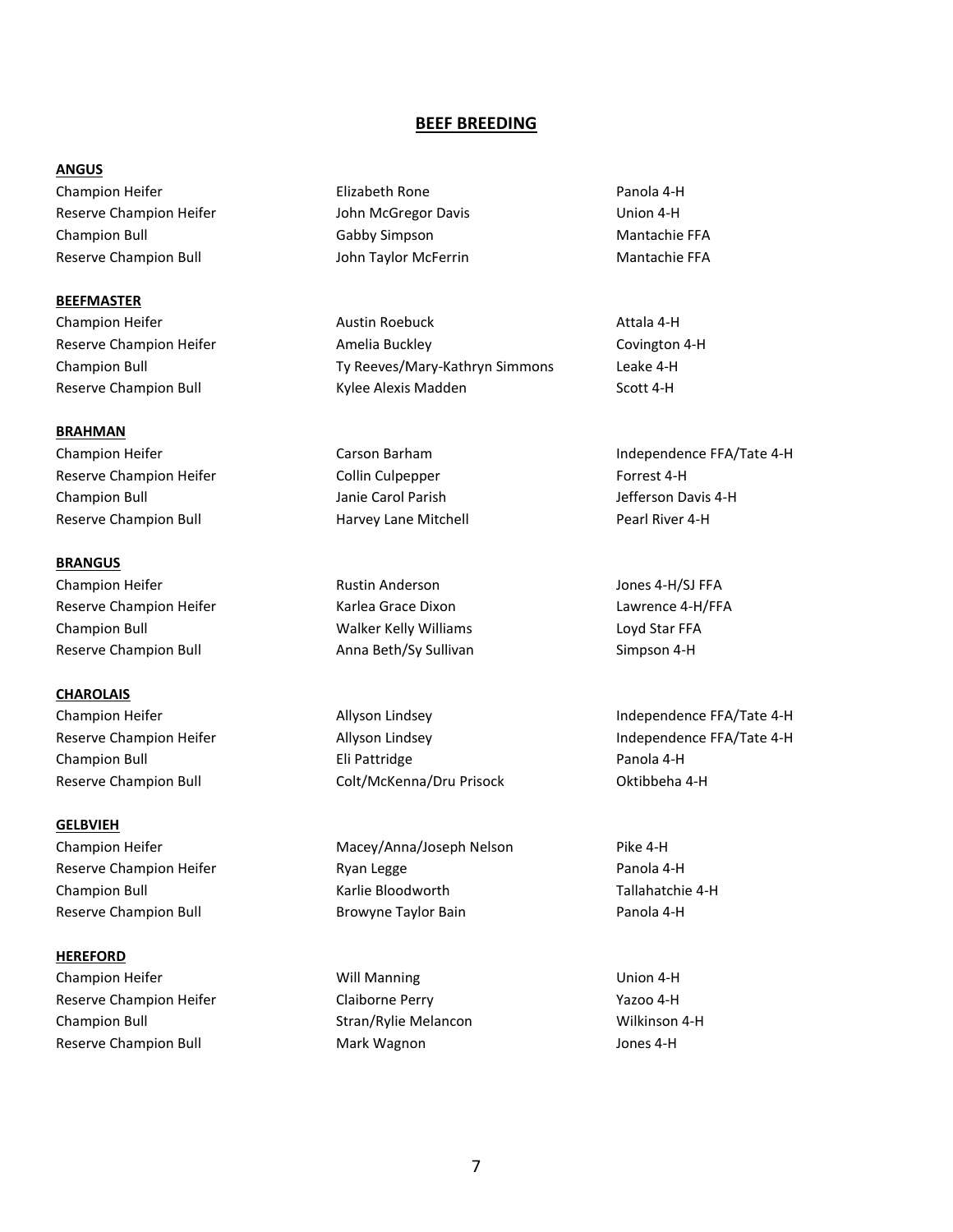#### **BEEF BREEDING (continued)**

#### **OTHER BREEDS – BRAHMAN**

Reserve Champion Bull **Colt/McKenna/Dru Prisock** Oktibbeha 4-H

#### **OTHER BREEDS – NON-BRAHMAN**

Champion Heifer **Champion Heifer** Lexie Gibson **Newton 4-H Newton 4-H** Champion Bull Natalie Grace Norris Covington 4-H

#### **PERCENTAGE SIMMENTAL**

Champion Heifer **Champion Heifer** Lexie Gibson **Newton 4-H Newton 4-H** Reserve Champion Heifer **Reserve Champion Heifer** Lexie Gibson Newton 4-H Champion Bull **Champion Bull** Lexie Gibson **Newton 4-H** Reserve Champion Bull **Ty Herchenhahn** Forrest 4-H

#### **RED ANGUS**

Champion Heifer **Bailey Jean Smith** Scott 4-H Reserve Champion Heifer The Chloe Tolar Chloe Tolar Smith 4-H Champion Bull **Champion Bull** Communication of the Champion Bull Communication of the Champion Smith 4-H Reserve Champion Bull **Smith 4-H** Owen Tolar Smith 4-H Smith 4-H

#### **SANTA GERTRUDIS**

Champion Heifer **Champion Heifer** J.D. Chism **Champion Heifer** Pontotoc 4-H Reserve Champion Heifer The Muslim Jenna/Wyatt Fullington Theorem Hinds 4-H Champion Bull **Nicole Long Champion Bull** Pontotoc 4-H Reserve Champion Bull **Champion Bull Champion Communist** J.D. Chism **Pontotoc 4-H** Pontotoc 4-H

#### **SHORTHORN**

Champion Heifer The State of Lenna Fullington Theorem Hinds 4-H Reserve Champion Heifer **Ayden Alen Wolken** And Simpson 4-H Champion Bull Elizabeth Rone Panola 4-H Reserve Champion Bull **Elizabeth Rone Panola 4-H** Panola 4-H

#### **SIMBRAH**

Champion Heifer **Lamar Clanton Lamar Clanton Champion Heifer** Franklin 4-H Reserve Champion Heifer **Marie Clanton** Marie Clanton **Franklin** 4-H Champion Bull Dylon Dunaway Lawrence 4-H/FFA Reserve Champion Bull

Champion Heifer The Champion Heifer Neil Burney Neil Burney Simpson 4-H Reserve Champion Heifer The Muslim Jenna/Wyatt Fullington Theorem Hinds 4-H Champion Bull J.D. Chism Pontotoc 4-H

Reserve Champion Heifer The Macob/Ashlynn Poyner The Independence FFA/Tate 4-H Reserve Champion Bull **Emma O'Neal** Strayhorn FFA/Tate 4-H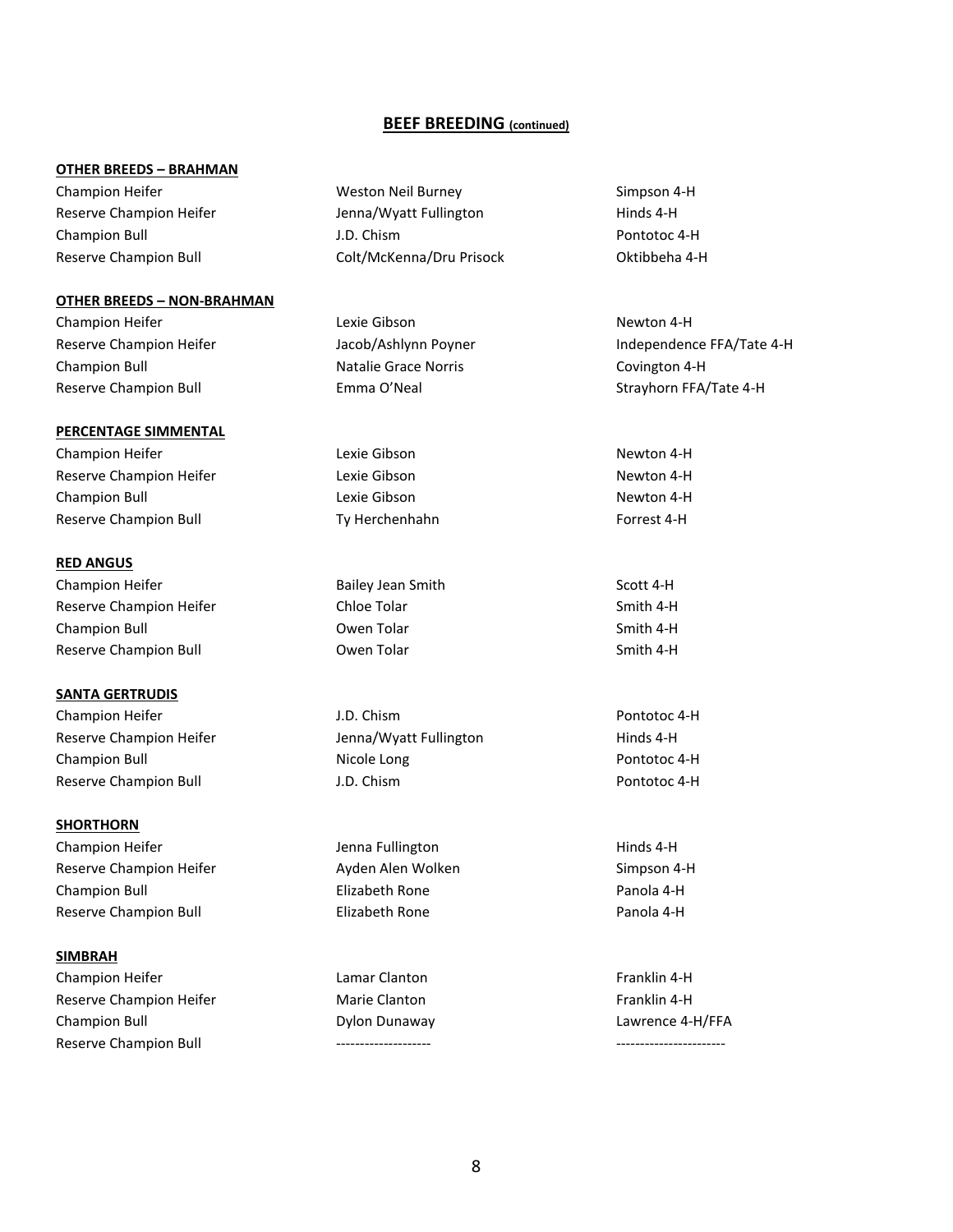#### **BEEF BREEDING (continued)**

#### **SIMMENTAL**

Champion Heifer Tanner/Bri Fenton Tanner/Bri Fenton Jones 4-H/NE Jones FFA Reserve Champion Heifer **Aaron Fountain** Aaron Fountain Greene FFA Reserve Champion Bull **Tanner/Bri Fenton** Jones 4-H/NE Jones FFA

**AWARD EXHIBITOR BREED COUNTY SUPREME CHAMPION HEIFER** Elizabeth Rone **Angus** Angus Panola 4-H **RESERVE SUPREME CHAMPION HEIFER** Lexie Gibson **CHAMPION 1999** OB – Non-Brahman Newton4-H **BEST 5 HEAD – BEEF HEIFER** Lexie Gibson **Community Community Percentage Simmental Newton 4-H BEST 5 HEAD – BEEF HEIFER** Bailey Jean Smith Red Angus Scott 4-H **BEST 5 HEAD – BEEF HEIFER** Will Manning **Hereford** Hereford Union 4-H

# **SUPREME CHAMPION BULL** Stran/Rylie Melancon **Hereford** Hereford Lincoln 4-H **RESERVE SUPREME CHAMPION BULL** Lexie Gibson **Percentage Simmental Newton 4-H** Percentage Simmental Newton 4-H **BEST 5 HEAD – BEEF BULL Cabby Simpson Angus** Angus Mantachie FFA **BEST 5 HEAD – BEEF BULL** Eli Pattridge Charolais Charolais Panola 4-H **BEST 5 HEAD – BEEF BULL** Ty Reeves/Mary-Kathryn Simmons Beefmaster Leake 4-H

# **AWARD EXHIBITOR BREED COUNTY**

Champion Bull **Sean Middleton** Sean Middleton Smith 4-H/Taylorsville FFA

#### **COMMERCIAL BEEF HEIFERS**

# **BRAHMAN AND BRAHMAN CROSSES** Champion **Bailey Jean Smith** Scott 4-H Reserve Champion **Benjamin Brasher** Benjamin Brasher **Benjamin Brasher** Tallahatchie 4-H **ENGLISH AND ENGLISH CROSSES**

**EUROPEAN AND EUROPEAN CROSSES** Champion Champion Claire-Mann Taylor Champion CTC FFA

Champion Champion Champion Champion Stran/Rylie Melancon Champion Lincoln 4-H Reserve Champion **National Champion** Katie McCulley **Champion** Tallahatchie 4-H

Reserve Champion **Claire Posey** Claire Posey **Claire Posey** Claire Posey **Claire Posey** Lincoln 4-H

**SUPREME CHAMPION COMMERCIAL BEEF HEIFER** Claire-Mann Taylor Tishomingo CTC FFA **RESERVE SUPREME CHAMPION COMMERCIAL BEEF HEIFER** Bailey Jean Smith Scott 4-H

9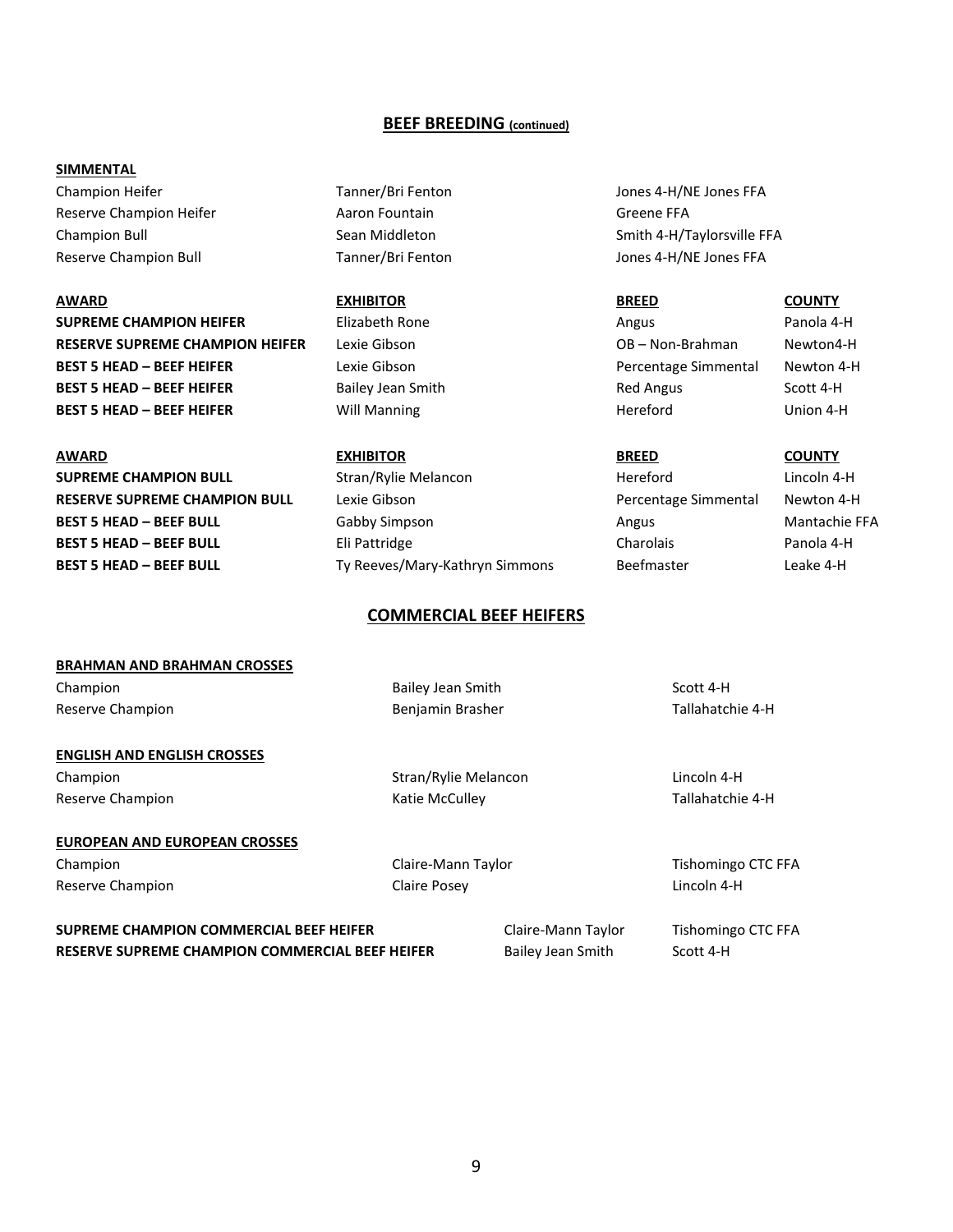#### **2015-2016 4-H/FFA Replacement Beef Heifer Development Contest**

This year, 12 youth completed the 4-H/FFA Replacement Beef Heifer Development Contest and were awarded prizes at the 2016 Mississippi State Fair. The contest involved the daily management of three beef heifers over the course of 10 months. At the end of the contest, youth submitted a record book (30% of score) and had their heifers evaluated (20% of score) by a panel of beef producers. The final phase of the contest consisted of a presentation given to the judges (50% of score) defending their management decisions.

Sponsors for this contest included: B&B Cattle Co.; Campo Farms; Carcass Performance Partners Bull Sale; Courtesy Motors, Inc.; Herrington Brothers; McDaniel Farms; Mississippi Ag; Mississippi Simmental & Simbrah Association; Mississippi State University Extension; Mississippi Cattlemen's Association; American Livestock Insurance; PMCC, LLC; Red Fox Farm; Southeast Mississippi Livestock; Southern Producers Heifer Sale Group; and T. Smith Company.

The winners of the contest included:  $1^{st}$  Place: Rustin Anderson, Jones County;  $2^{nd}$  Place: Claire Harris, Scott County;  $3^{rd}$ Place: Olivia Branum, Pearl River County; 4<sup>th</sup> Place: Danielle Solomon, Marion County; 5<sup>th</sup> Place: Amelia Buckley, Covington County; Finalists: Will Watts, Lincoln County; Macey Nelson, Pike County; Kalyn Smith, Leake County; Emma O'Neal, Tate County; Colt Prisock, Oktibbeha County; Justin Klunk, Pike County; and Meribeth Hales, Lauderdale County.

Youth ages 14-18 as of December 31, 2015, are eligible to compete in the 2016-2017 Contest. The entry deadline is November 1, 2016, so contact your local Extension office or FFA advisor to get an application to be a part of this unique contest.

#### **MARKET STEERS**

#### **PROSPECT**

Champion English & Crosses Hunter Joe Stuart, Simpson 4-H Reserve Champion English & Crosses Area Ayden Alen Wolken, Simpson 4-H

Champion European & Crosses Sidney/Tripp McGee, Newton 4-H Reserve Champion European & Crosses Group Musliman Muslim Jenna/Wyatt Fullington, Hinds 4-H

Champion Brahman & Crosses The Champion Brahman & Crosses The Champion Brahman & Crosses The Champion Brahman H Reserve Champion Brahman & Crosses Ayden Alen Wolken, Simpson 4-H

**Grand Champion Prospect Steer** Steer Sidney/Tripp McGee, Newton 4-H

#### **PROGRESS**

Champion English & Crosses Transaction Champion English & Crosses Sidney/Tripp McGee, Newton 4-H Reserve Champion English & Crosses The Contract Controller Barlow, Hinds 4-H

Champion European & Crosses **Lacie Winn**, Jasper 4-H Reserve Champion European & Crosses Triston/Kylie Roberts, Smith 4-H

Reserve Champion Brahman & Crosses Ann Cole Hammons, Rankin 4-H

**Grand Champion Progress Steer Lacie Winn, Jasper 4-H Grand Champion Progress Steer** 

**Res Champion Prospect Steer Jenna/Wyatt Fullington, Hinds 4-H** 

Champion Brahman & Crosses Anna Margaret/Hayden Kilgore, Smith 4-H

Reserve Champion Progress Steer **Anna Margaret/Hayden Kilgore, Smith 4-H**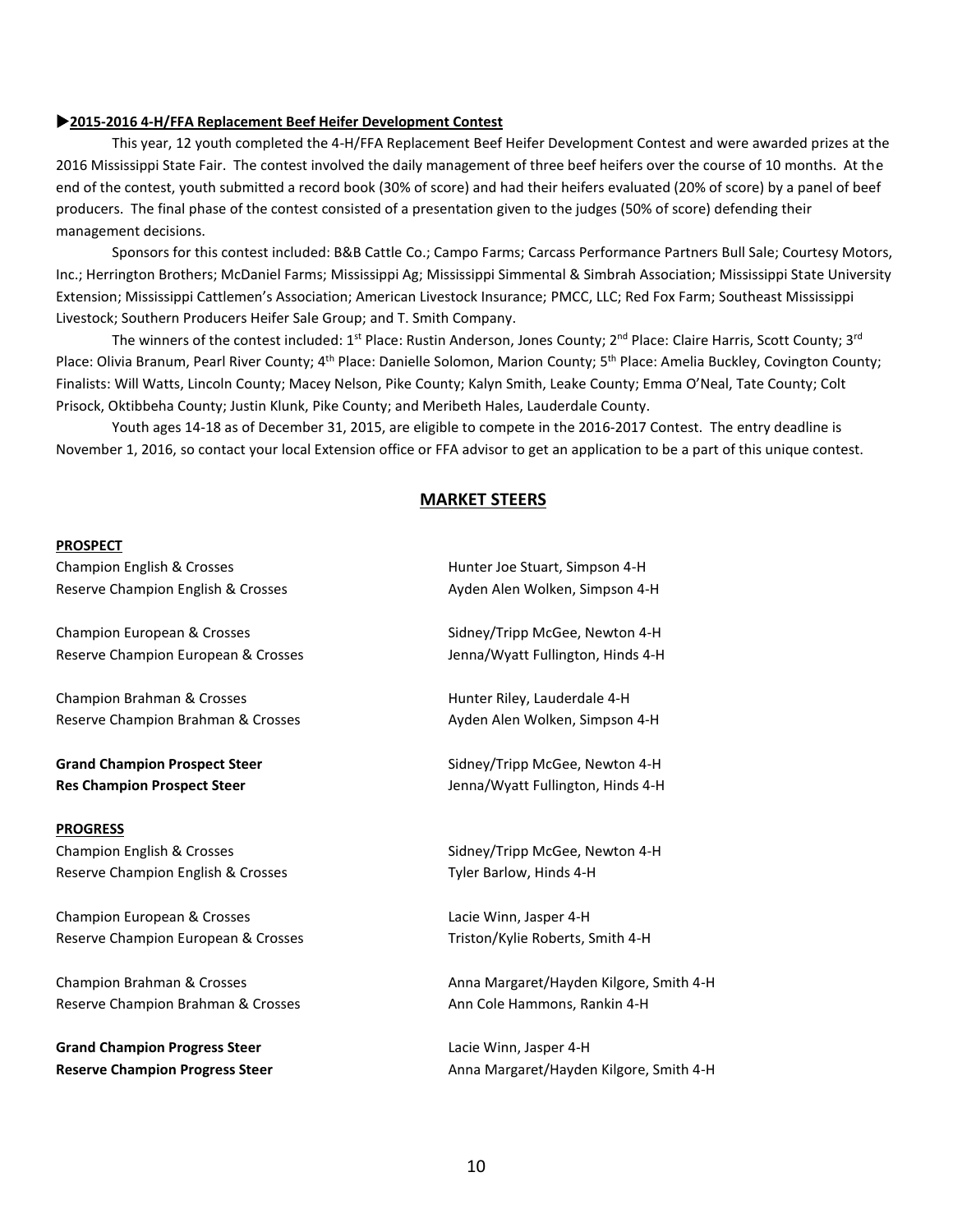# **BEEF SHOWMANSHIP**

# (398 Exhibitors)

| Age 8                  |                  | Age 9                   |                  |  |
|------------------------|------------------|-------------------------|------------------|--|
| 1. Trent Kirkland      | Covington 4-H    | 1. Hannah Lauren Beatty | Scott 4-H        |  |
| 2. Addison Kate Vowell | Scott 4-H        | 2. Cory Mills           | Mantachie FFA    |  |
| 3. Truett Tolar        | Smith 4-H        | 3. Claiborne Perry      | Yazoo 4-H        |  |
| 4. Amery Bloodworth    | Tallahatchie 4-H | 4. Cody Lane Amacker    | Pearl River 4-H  |  |
| 5. Kason Dettor        | Panola 4-H       | 5. Ryan Clanton         | Franklin 4-H     |  |
| 6. Lizzie Alford       | Leake 4-H        | 6. Ayden Alen Wolken    | Simpson 4-H      |  |
| 7. Molly Ruth Randle   | Pontotoc 4-H     | 7. Braxton Clifton      | Tippah 4-H       |  |
| 8. Eli Eason           | Smith 4-H        | 8. Tripp McGee          | Newton 4-H       |  |
| 9. Sarah Kate Childs   | Tippah 4-H       | 9. Emma Lou Davis       | Lawrence 4-H/FFA |  |
| 10. Reece White        | Union 4-H        | 10. Abigail Wilson      | Franklin 4-H     |  |

| <b>Age 10</b>             |                       | <b>Age 11</b>        |                           |  |
|---------------------------|-----------------------|----------------------|---------------------------|--|
| 1. Ann Rileigh Holder     | Jones 4-H             | 1. Will Manning      | Union 4-H                 |  |
| 2. Timber Roberts         | Forrest 4-H           | 2. Haley Walker      | Tippah 4-H                |  |
| 3. Grant Goree            | Scott 4-H             | 3. Collin Culpepper  | Forrest 4-H               |  |
| 4. Hannah Katherine Jones | Madison 4-H           | 4. Colten Nickles    | Scott 4-H                 |  |
| 5. Emily Kate Adkerson    | Oktibbeha 4-H         | 5. Seth Ball         | Hinds 4-H                 |  |
| 6. Cammie Laird           | Scott 4-H             | 6. Carson Barham     | Independence FFA/Tate 4-H |  |
| 7. Chase Boone            | Smith 4-H/Raleigh FFA | 7. Bailey Jean Smith | Scott 4-H                 |  |
| 8. Natalie Norris         | Covington 4-H         | 8. Addison Lindsey   | Scott 4-H                 |  |
| 9. Grace McKenzie Randle  | Pontotoc 4-H          | 9. Noah Yawn         | Jackson 4-H               |  |
| 10. Joseph Daniel Nelson  | Pike 4-H              | 10. Emma Jenkins     | Madison 4-H               |  |

| Age 12             |                          | <b>Age 13</b>              |             |  |
|--------------------|--------------------------|----------------------------|-------------|--|
| 1. Elizabeth Rone  | Panola 4-H               | 1. Skylar Noblin-Laminack  | Hinds 4-H   |  |
| 2. Tatum Madden    | Covington 4-H            | 2. Sidney McGee            | Newton 4-H  |  |
| 3. Marley Thornton | Raleigh FFA              | 3. Chloe Tolar             | Smith 4-H   |  |
| 4. J.D. Chism      | Pontotoc 4-H             | 4. Stran Melancon          | Lincoln 4-H |  |
| 5. Hayden Kilgore  | Smith 4-H                | 5. Dalton Cooper           | Union 4-H   |  |
| 6. Drew Wagner     | Newton 4-H/FFA           | 6. Jace Welborn            | Jasper 4-H  |  |
| 7. Anna Grace Todd | Jones 4-H/West Jones FFA | 7. Todd Rogers             | Jones 4-H   |  |
| 8. Hannah Buse     | Forrest 4-H              | 8. Anna Michelle Ball      | Hinds 4-H   |  |
| 9. Delton Boone    | Smith 4-H/Raleigh FFA    | 9. Nicholas Garrett Beatty | Scott 4-H   |  |
| 10. Preston Welch  | Jones 4-H                | 10. Luke Sanders           | Marion 4-H  |  |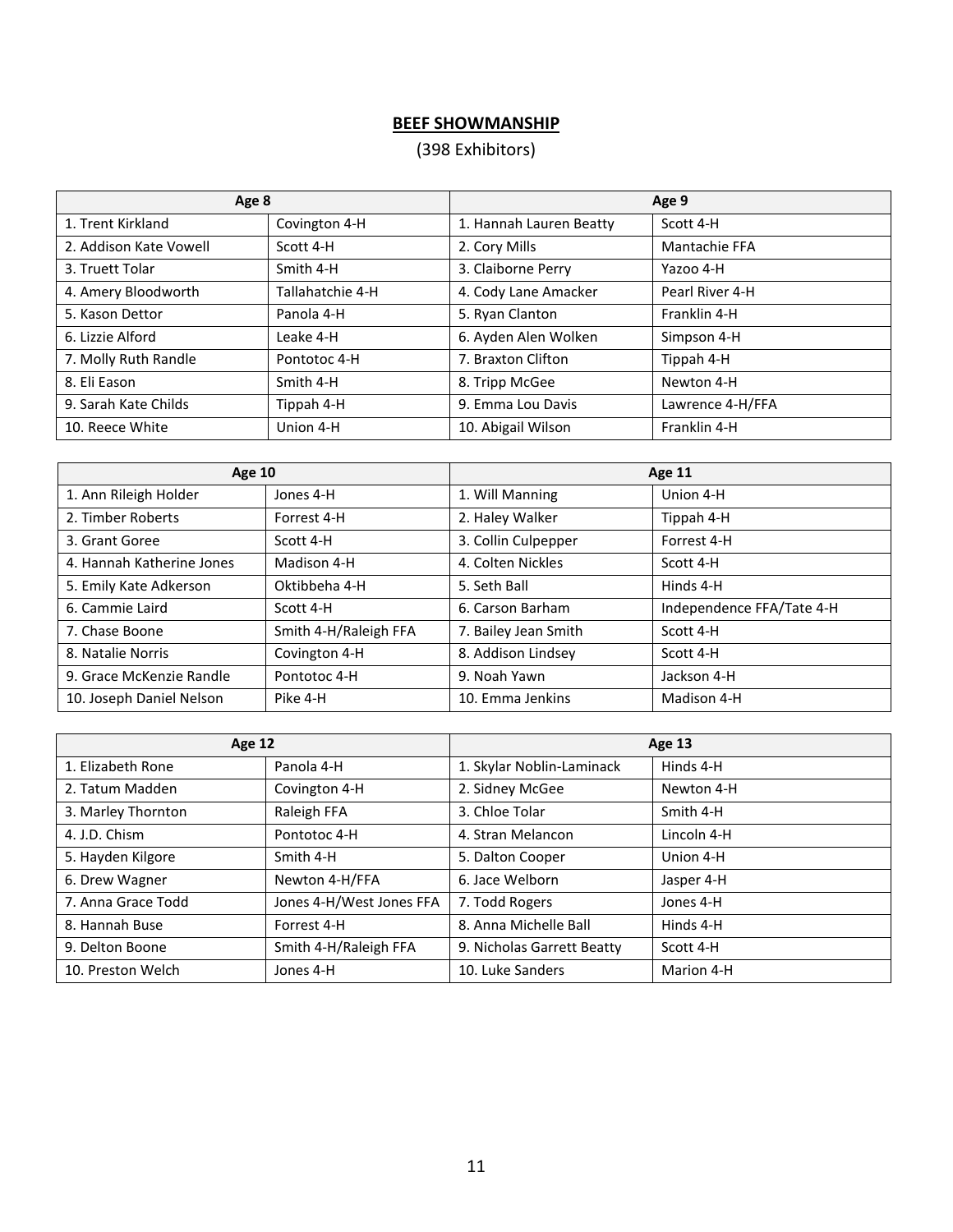# **BEEF SHOWMANSHIP (continued)**

| <b>Age 14</b>              |                           | <b>Age 15</b>           |                                 |  |
|----------------------------|---------------------------|-------------------------|---------------------------------|--|
| 1. Jacob Bell              | Hinds 4-H                 | 1. Allyson Lindsey      | Independence FFA/Tate 4-H       |  |
| 2. Rylie Melancon          | Lincoln 4-H               | 2. Jenna Fullington     | Hinds 4-H                       |  |
| 3. Karlea Grace Dixon      | Lawrence 4-H/FFA          | 3. Nathan Pulliam       | Stone 4-H/FFA                   |  |
| 4. Anna Margaret Kilgore   | Smith 4-H                 | 4. Katie Raybourn       | Marion 4-H                      |  |
| 5. Jessica Mitchell        | Attala 4-H                | 5. Amelia Buckley       | Covington 4-H                   |  |
| 6. John MacGregor Davis    | Union 4-H                 | 6. John Taylor McFerrin | Mantachie FFA                   |  |
| 7. Jacob Johnson           | Lincoln 4-H               | 7. Olivia Branum        | Pearl River 4-H/Poplarville FFA |  |
| 8. Jorden Matthew Thornton | Pearl River 4-H           | 8. Austin Alford        | Leake 4-H                       |  |
| 9. Jaycie Welch            | Pucket FFA/Rankin 4-H     | 9. Tyler DIffey         | Holmes 4-H                      |  |
| 10. Jonathan Price         | <b>Tishomingo CTC FFA</b> | 10. Claire Posey        | Lincoln 4-H                     |  |

| <b>Age 16</b>       |                           | <b>Age 17</b>              |                      |  |
|---------------------|---------------------------|----------------------------|----------------------|--|
| 1. Lexi Gibson      | Newton 4-H                | 1. Austin Roebuck          | Attala 4-H           |  |
| 2. Katie Helen Eley | George 4-H                | 2. Joseph Windham          | <b>Covington FFA</b> |  |
| 3. Owen Tolar       | Smith 4-H                 | 3. Courtney Cox            | Tippah 4-H           |  |
| 4. Ty Reeves        | Leake 4-H                 | 4. Bethany White           | Scott 4-H            |  |
| 5. Will Watts       | Loyd Star FFA             | 5. Jonah Evan Bankston     | Pike 4-H             |  |
| 6. Chance Robinson  | Panola 4-H                | 6. Colt Prisock            | Oktibbeha 4-H        |  |
| 7. Logan Barham     | Independence FFA/Tate 4-H | 7. Tyler Russell           | Smith 4-H            |  |
| 8. Gabby Simpson    | <b>Mantachie FFA</b>      | 8. Emily Sykes             | Tishomingo CTC FFA   |  |
| 9. Hunter Garrett   | Tippah 4-H                | 9. Zane Rushing            | West Lincoln FFA     |  |
| 10. Brooke Manton   | Marion 4-H                | 10. Lauren Elizabeth Smith | Loyd Star FFA        |  |

| <b>Age 18</b>          |            |                         |            |  |
|------------------------|------------|-------------------------|------------|--|
| 1. Tyler Conrad        | DeSoto 4-H | 6. Ryan Legge           | Panola 4-H |  |
| 2. James Augustus Eley | George 4-H | 7. Anna Byrd            | Greene 4-H |  |
| 3. Danielle Solomon    | Marion 4-H | 8. Lacie Winn           | Jasper 4-H |  |
| 4. Mark Wagnon         | Jones 4-H  | 9. Macey Andraya Nelson | Pike 4-H   |  |
| 5. Jacob Carpenter     | Tippah 4-H | 10. Katlyn Harris       | Scott 4-H  |  |

## ▶**HERDSMEN'S AWARDS** – Junior Beef Division

1. Rankin County **2. Independence FFA/Tate 4-H** 3. Smith County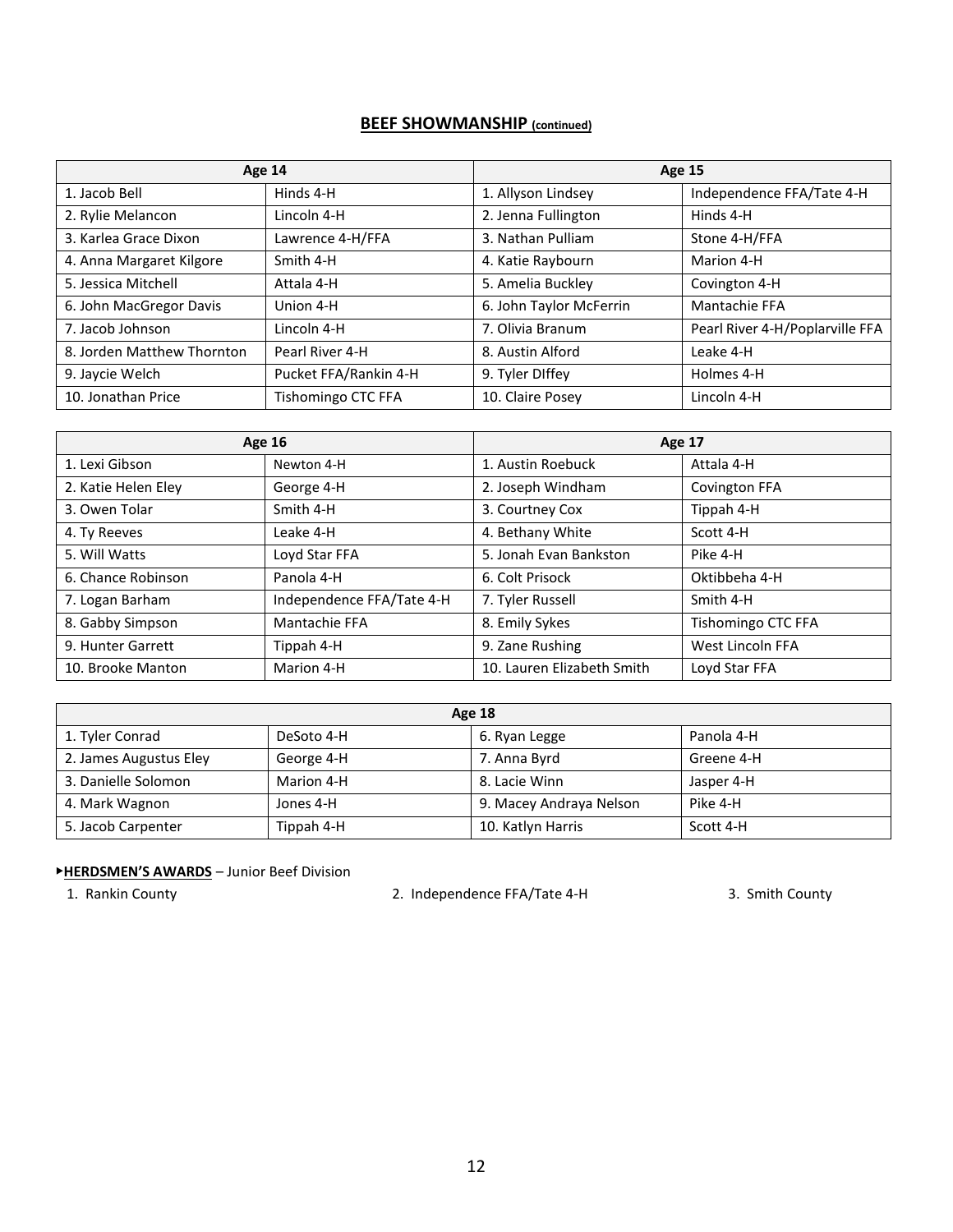#### **MARKET LAMBS**

#### **DIVISION 1**

**DIVISION 2** Champion and The Champion Champion Champion Champion Champion Champion Champion Champion Champion Champion Champion Reserve Champion **Avery Wood** Avery Wood Montgomery 4-H State Bred Champion The State Bred Champion Champion Jacob/Joshua Bell The Hinds 4-H Res. State Bred Champion **Avery Wood Avery Wood** Montgomery 4-H

#### **DIVISION 3**

#### **DIVISION 4**

**DIVISION 5**

**Grand Champion** Triston/Kylie Roberts Smith 4-H **Reserve Grand Champion** Savannah/Dane/Vivien Stevens Rankin 4-H **State Bred Grand Champion** Savannah/Dane/Vivien Stevens Rankin 4-H **State Bred Res. Grand Champion Myatt Garrett Chambley Montgomery 4-H** Montgomery 4-H

Champion Savannah/Dane/Vivien Stevens Rankin 4-H Reserve Champion The Savannah/Dane/Vivien Stevens Rankin 4-H State Bred Champion **Allen Thomas Bridgers** Tippah 4-H Res. State Bred Champion **Collin/Caitlin Mullins** Montgomery 4-H

Champion Savannah/Dane/Vivien Stevens Rankin 4-H Reserve Champion **Reserve Champion** Wyatt Garrett Chambley **Montgomery 4-H** State Bred Champion **Savannah/Dane/Vivien Stevens** Rankin 4-H Res. State Bred Champion **Montgomery 4-H** Wyatt Garrett Chambley **Montgomery 4-H** 

Champion Triston/Kylie Roberts Smith 4-H Reserve Champion **Avery Wood** Avery Wood Montgomery 4-H State Bred Champion **Savannah/Dane/Vivien Stevens** Rankin 4-H Res. State Bred Champion **Taylor Shurden** Taylor Shurden Montgomery 4-H

Champion Savannah/Dane/Vivien Stevens Rankin 4-H Reserve Champion Triston/Kylie Roberts Smith 4-H State Bred Champion **Hagen/Katy/Hannah Ware** Montgomery 4-H Res. State Bred Champion **Hagen/Katy/Hannah Ware** Montgomery 4-H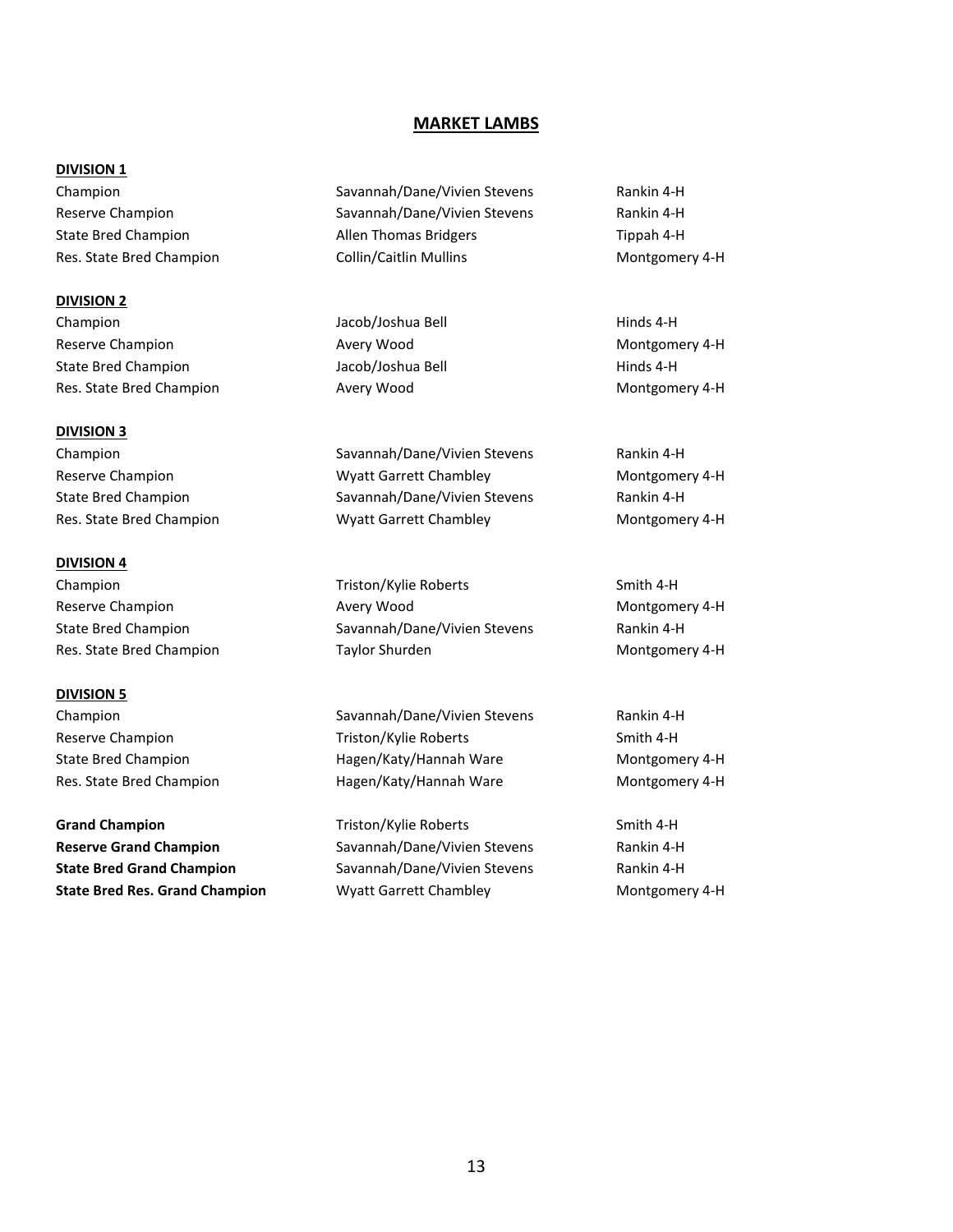# **LAMB SHOWMANSHIP**

# (55 Exhibitors)

| Age 8                    |                | Age 9                    |                |
|--------------------------|----------------|--------------------------|----------------|
| 1. Haley Grace Welch     | Simpson 4-H    | 1. Vivien Stevens        | Rankin 4-H     |
| 2. Roxie Roberson        | Lee 4-H        | 2. Taylor Shurden        | Montgomery 4-H |
| 3. Hannah Hayes Ware     | Montgomery 4-H | 3. Lennie Kate Wood      | Montgomery 4-H |
| 4. Allen Thomas Bridgers | Tippah 4-H     | 4. Brayden McKnight      | DeSoto 4-H     |
| 5. Issabella May Magyar  | Yazoo 4-H      | 5. Caroline Lee          | Forrest 4-H    |
|                          |                | 6. Emma Hodges           | Leflore 4-H    |
|                          |                | 7. Ayden Alen Wolken     | Simpson 4-H    |
|                          |                | 8. Randon McDaniel       | Union 4-H      |
|                          |                | 9. Beau Gray             | Lee 4-H        |
|                          |                | 10. Copelen Gage Ratliff | Stone 4-H      |

| <b>Age 10</b>           |                |                    | Age 11         |  |  |
|-------------------------|----------------|--------------------|----------------|--|--|
| 1. Avery Wood           | Montgomery 4-H | 1. Jorja Roberson  | Lee 4-H        |  |  |
| 2. Reese Johnson        | Montgomery 4-H | 2. Joshua Bell     | Hinds 4-H      |  |  |
| 3. Katy Kendell Ware    | Montgomery 4-H | 3. Caitlin Mullins | Montgomery 4-H |  |  |
| 4. Amery Roberson       | Lee 4-H        | 4. Jayden Gray     | Lee 4-H        |  |  |
| 5. Leighton Horton      | Pontotoc 4-H   | 5. Lonna Traxler   | Simpson 4-H    |  |  |
| 6. Colbran Ingram       | Montgomery 4-H |                    |                |  |  |
| 7. Abby Beissel         | Montgomery 4-H |                    |                |  |  |
| 8. Conner Shelton       | Calhoun 4-H    |                    |                |  |  |
| 9. Calden Ridge Ratliff | Stone 4-H      |                    |                |  |  |
| 10. Piper Davis         | Montgomery 4-H |                    |                |  |  |

| <b>Age 12</b>       |                | Age 13                     |                |
|---------------------|----------------|----------------------------|----------------|
| 1. Dane Stevens     | Rankin 4-H     | 1. Collin Mullins          | Montgomery 4-H |
| 2. Olivia Howell    | Holmes 4-H     | 2. Jamie Lynn Robertson    | Smith 4-H      |
| 3. Tessa Mullins    | Montgomery 4-H | 3. Elizabeth Grace Nichols | Pontotoc 4-H   |
| 4. Rana Paige Davis | Montgomery 4-H | 4. McKinley Ingram         | Montgomery 4-H |
| 5. Hannah Buse      | Forrest 4-H    | 5. Tori Williamson         | Simpson 4-H    |

| Age 14                |                | <b>Age 15</b>             |                |
|-----------------------|----------------|---------------------------|----------------|
| 1. Jacob Bell         | Hinds 4-H      | 1. Wyatt Garrett Chambley | Montgomery 4-H |
| 2. Hagen Ware         | Montgomery 4-H | 2. Carolyn Robertson      | Smith 4-H      |
| 3. Macy Leigh Johnson | Montgomery 4-H | 3. Jacob Piazza           | Loyd Star FFA  |
| 4. Sadie Kate Kennedy | Simpson 4-H    |                           |                |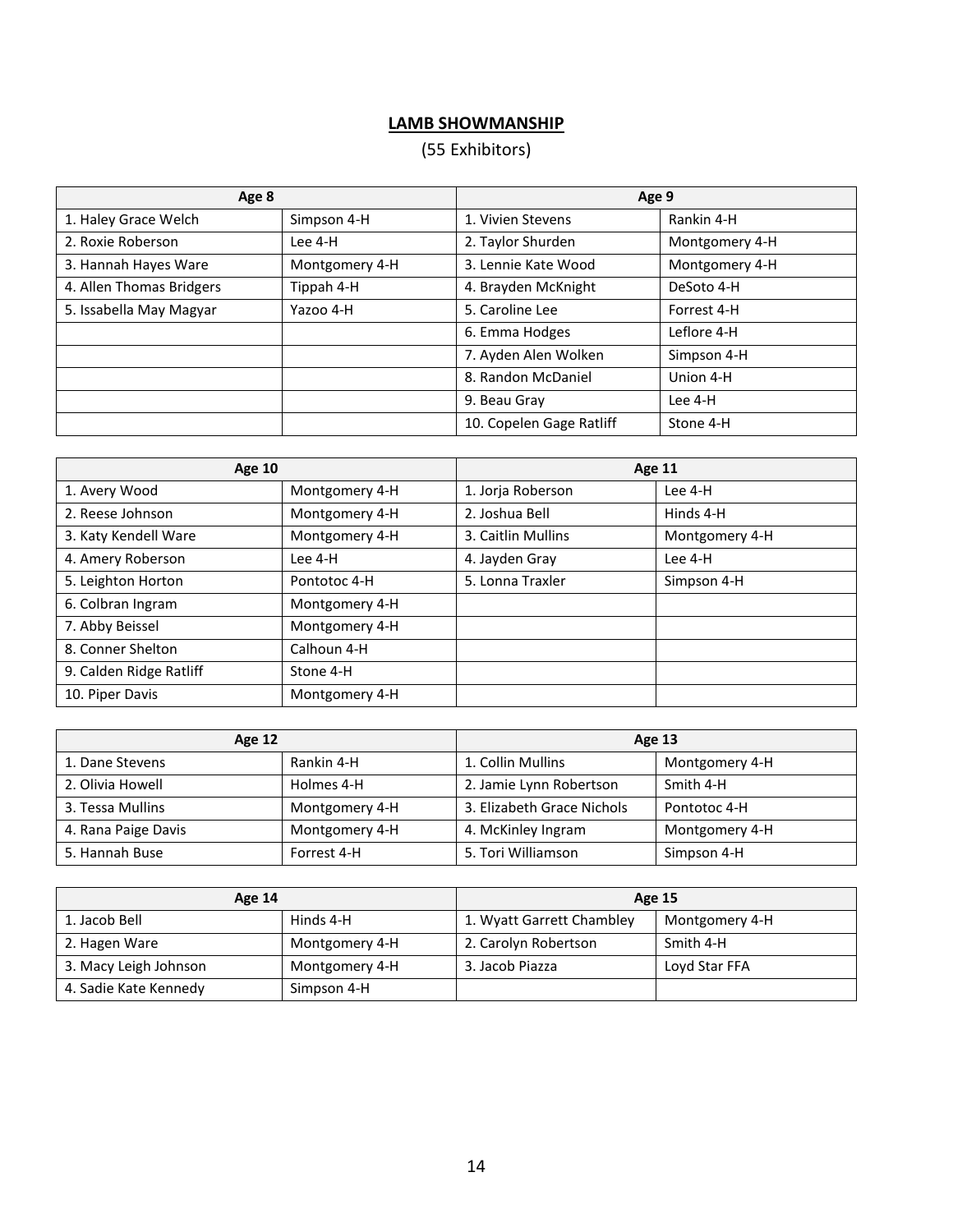#### **LAMB SHOWMANSHIP (continued)**

| <b>Age 16</b>      |               | Ages 17-18              |                 |
|--------------------|---------------|-------------------------|-----------------|
| 1. Mikayla Shelton | Calhoun 4-H   | 1. Triston Roberts      | Smith 4-H       |
| 2. Hunter Garrett  | Tippah 4-H    | 2. Savannah Stevens     | Rankin 4-H      |
| 3. Billy Parrett   | Loyd Star FFA | 3. Rachel Hope McDaniel | Lincoln 4-H     |
|                    |               | 4. Jill Hudnall         | Pearl River 4-H |

#### ▶**CLEAN AISLE AWARD**

1. Simpson County 2. Pontotoc County 3. Montgomery County

#### **MARKET SWINE**

#### **LIGHT WEIGHT DIVISION**

#### **MIDDLE WEIGHT DIVISION**

Res. Champion Middle Weight Kaylee Hudspeth, Hinds 4-H MS Bred Champion **Kaylee Hudspeth, Hinds 4-H** MS Bred Reserve Champion Emma Thaxton, Copiah 4-H

#### **HEAVY WEIGHT DIVISION**

Champion Heavy Weight **Jackson Family, Hinds 4-H** Res. Champion Heavy Weight Jackson Family, Hinds 4-H MS Bred Champion **Hunter Riley, Lauderdale 4-H** MS Bred Reserve Champion MS Bred Reserve Champion

**Grand Champion** Jackson Family, Hinds 4-H **Res. Grand Champion** Jackson Family, Hinds 4-H **MS Bred Grand Champion** Jaylynn/Breelynn Cloy, Lincoln 4-H **MS Bred Reserve Grand Champion** Kaylee Hudspeth, Hinds 4-H

▶**CLEAN AISLE AWARDS** – Junior Swine Division

1. Calhoun 4-H

Champion Light Weight Jaylynn/Breelynn Cloy, Lincoln 4-H Res. Champion Light Weight Jaylynn/Breelynn Cloy, Lincoln 4-H MS Bred Champion **MS Breed Champion** Jaylynn/Breelynn Cloy, Lincoln 4-H MS Bred Reserve Champion MS Bred Reserve Champion Wyatt/Kylee Cooper, Lincoln 4-H

Champion Middle Weight Savana/Ada Ashley, Wilkinson 4-H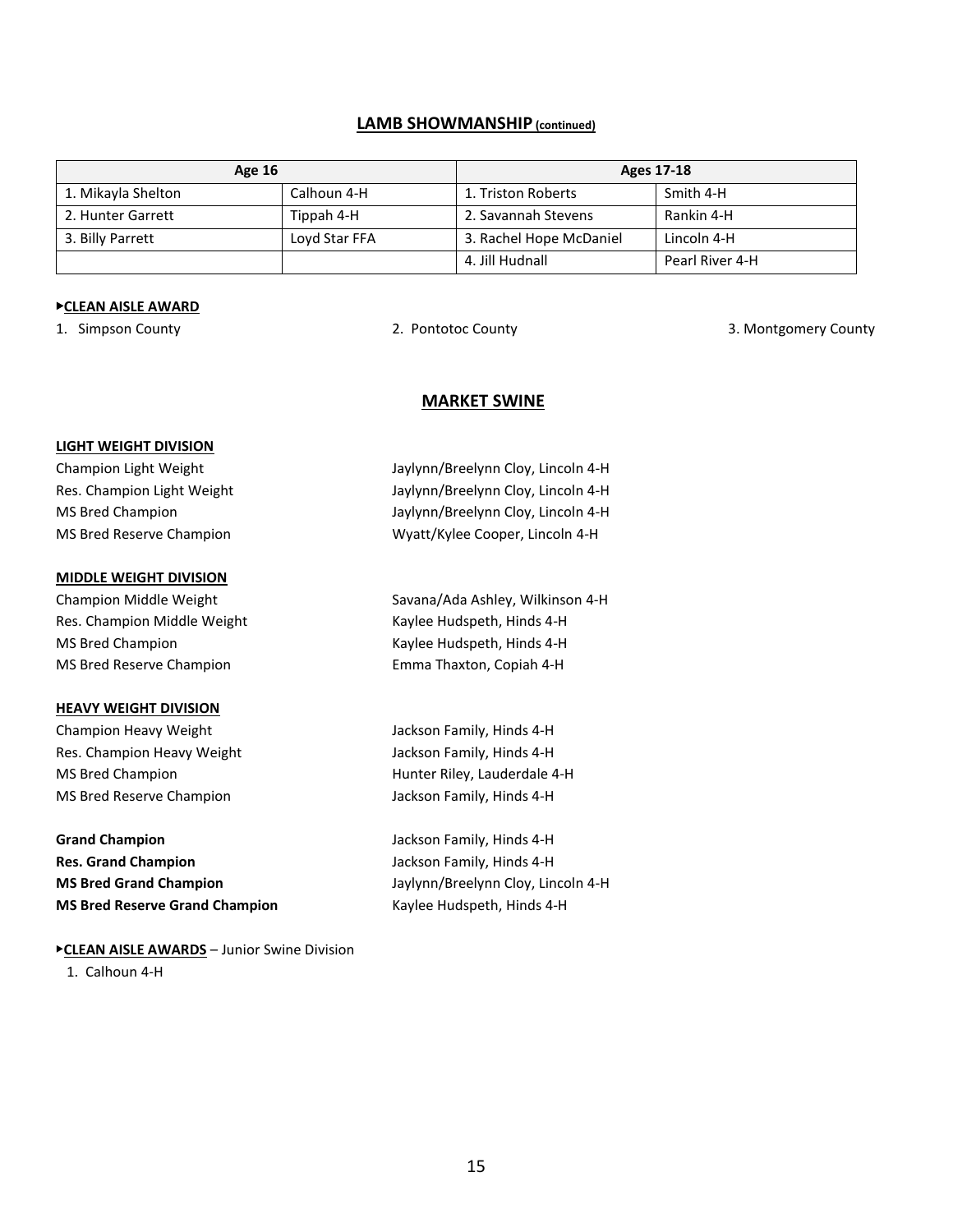# **SWINE SHOWMANSHIP**

# (20 Exhibitors)

| Age 8-9              |             | Age 10-11              |             |
|----------------------|-------------|------------------------|-------------|
| 1. Breelynn Cloy     | Lincoln 4-H | 1. Emma Kate Thaxton   | Copiah 4-H  |
| 2. Allie Rae McBride | Yazoo 4-H   | 2. Olivia McBride      | Yazoo 4-H   |
| 3. Stormy Thompson   | Calhoun 4-H | 3. Jensyn Cain         | Calhoun 4-H |
| 4. Logan Cushman     | Smith 4-H   | 4. Layla Bramlitt      | Calhoun 4-H |
|                      |             | 5. Jaylynn Brooke Cloy | Lincoln 4-H |
|                      |             | 6. Kylee Copper        | Lincoln 4-H |

| Age 12-13                |               | Age 14-15        |                |
|--------------------------|---------------|------------------|----------------|
| 1. Kaylee M'Rae Hudspeth | Hinds 4-H     | 1. Aaliyah Lyle  | Hinds 4-H      |
| 2. Lacey N. Wheeler      | Hinds 4-H     | 2. Makayla Mars  | Lauderdale 4-H |
| 3. Debreanna Taylor      | Hinds 4-H     | 3. Parker Winter | Calhoun 4-H    |
| 4. Taylor Parham         | Yazoo 4-H     |                  |                |
| 5. Savana Dawn Ashley    | Wilkinson 4-H |                  |                |
| 6. Wyatt Kyle Cooper     | Lincoln 4-H   |                  |                |

| Age 16-18             |               |  |  |
|-----------------------|---------------|--|--|
| 1. Sarah Thomas Smith | Sunflower 4-H |  |  |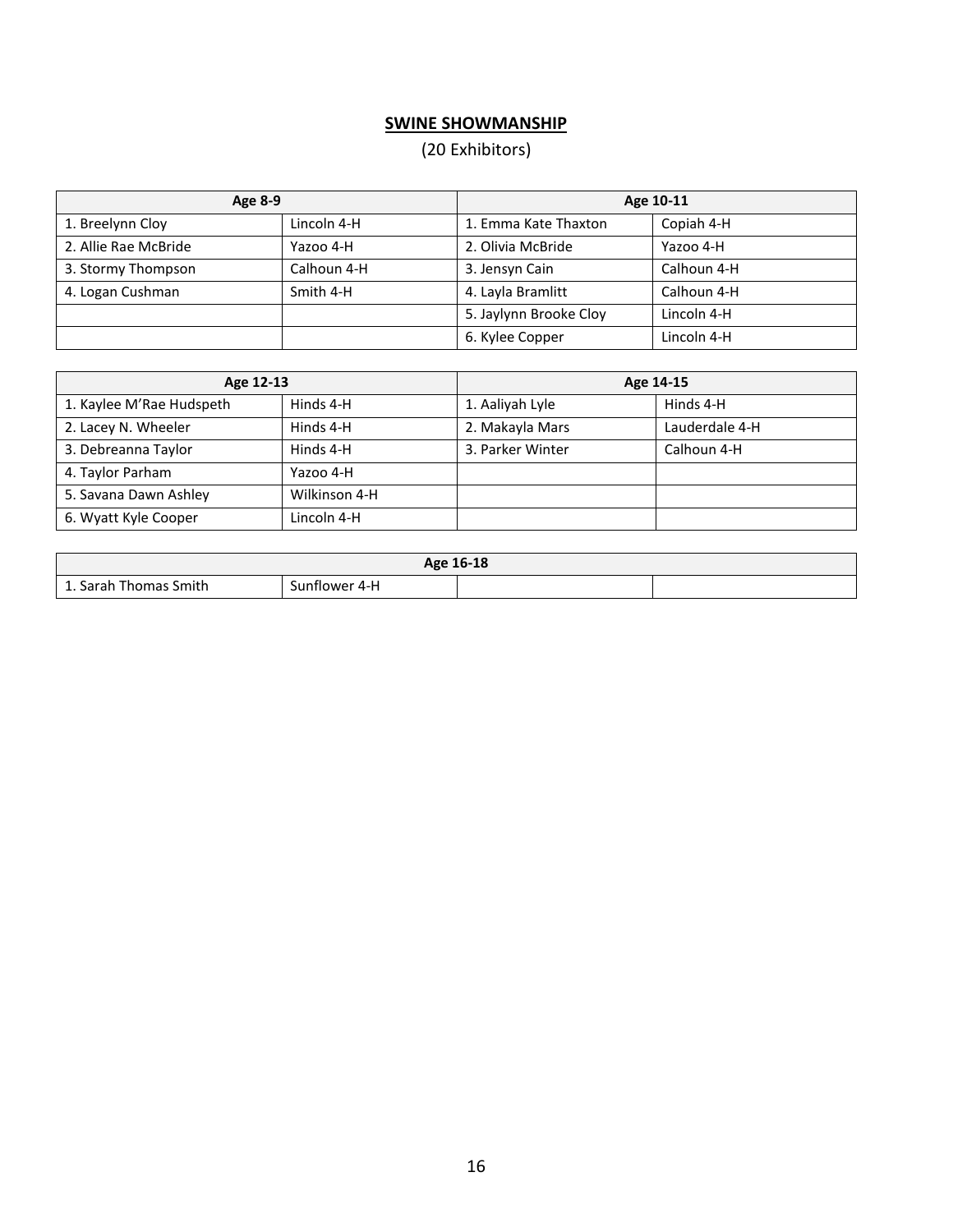#### **DAIRY CATTLE**

#### **HOLSTEIN**

| Junior Champion               | <b>Conner Stokes</b> | Oktibbeha 4-H |
|-------------------------------|----------------------|---------------|
| Reserve Junior Champion       | Madi Ard             | Lincoln 4-H   |
| Senior Champion               | Madi Ard             | Lincoln 4-H   |
| Reserve Senior Champion       | Malaine Ard          | Lincoln 4-H   |
| <b>Grand Champion</b>         | Madi Ard             | Lincoln 4-H   |
| <b>Reserve Grand Champion</b> | Malaine Ard          | Lincoln 4-H   |
|                               |                      |               |

#### **JERSEY**

| Junior Champion               | Lee Taylor     | Prentiss 4-H |
|-------------------------------|----------------|--------------|
| Reserve Junior Champion       | Hunter Beason  | Neshoba 4-H  |
| Senior Champion               | Lauren Bryant  | Tippah 4-H   |
| Reserve Senior Champion       | Micaela Beason | Neshoba 4-H  |
| <b>Grand Champion</b>         | Lauren Bryant  | Tippah 4-H   |
| <b>Reserve Grand Champion</b> | Micaela Beason | Neshoba 4-H  |

#### **OTHER PUREBREDS**

| Junior Champion               | Malaine Ard    | Lincoln 4-H |
|-------------------------------|----------------|-------------|
| Reserve Junior Champion       | Ella Ard       | Lincoln 4-H |
| Senior Champion               | Jarrod Powers  | Tate 4-H    |
| Reserve Senior Champion       | Mylie Robinson | Lincoln 4-H |
| <b>Grand Champion</b>         | Jarrod Powers  | Tate 4-H    |
| <b>Reserve Grand Champion</b> | Mylie Robinson | Lincoln 4-H |

#### **JUNIOR COMMERCIAL DAIRY HEIFER SHOW**

| <b>Champion Commercial Dairy Heifer</b>         | Alyssa Moak | Lincoln 4 |
|-------------------------------------------------|-------------|-----------|
| <b>Reserve Champion Commercial Dairy Heifer</b> | Lee Hatton  | Tate 4-H  |

**HERDSMEN'S AWARD** – Junior Dairy Division 1. Walthall 4-H 2. Pontotoc 4-H 3. Neshoba 4-H

- 
- 
- 
- 4. Pontotoc Jerseys

#### **COUNTY HERD PRETTY COW CONTEST**

- 1. Neshoba Jerseys 1. Wade/Kirsten/Kamden Young, Walthall County
- 2. Prentiss Jerseys 2. Helen Beason/Ella Jayne Adams, Neshoba County
- 3. Tippah Jerseys 3. Landon Beason, Neshoba County

**Champion Commercial Dairy Heifer** Alyssa Moak Lincoln 4-H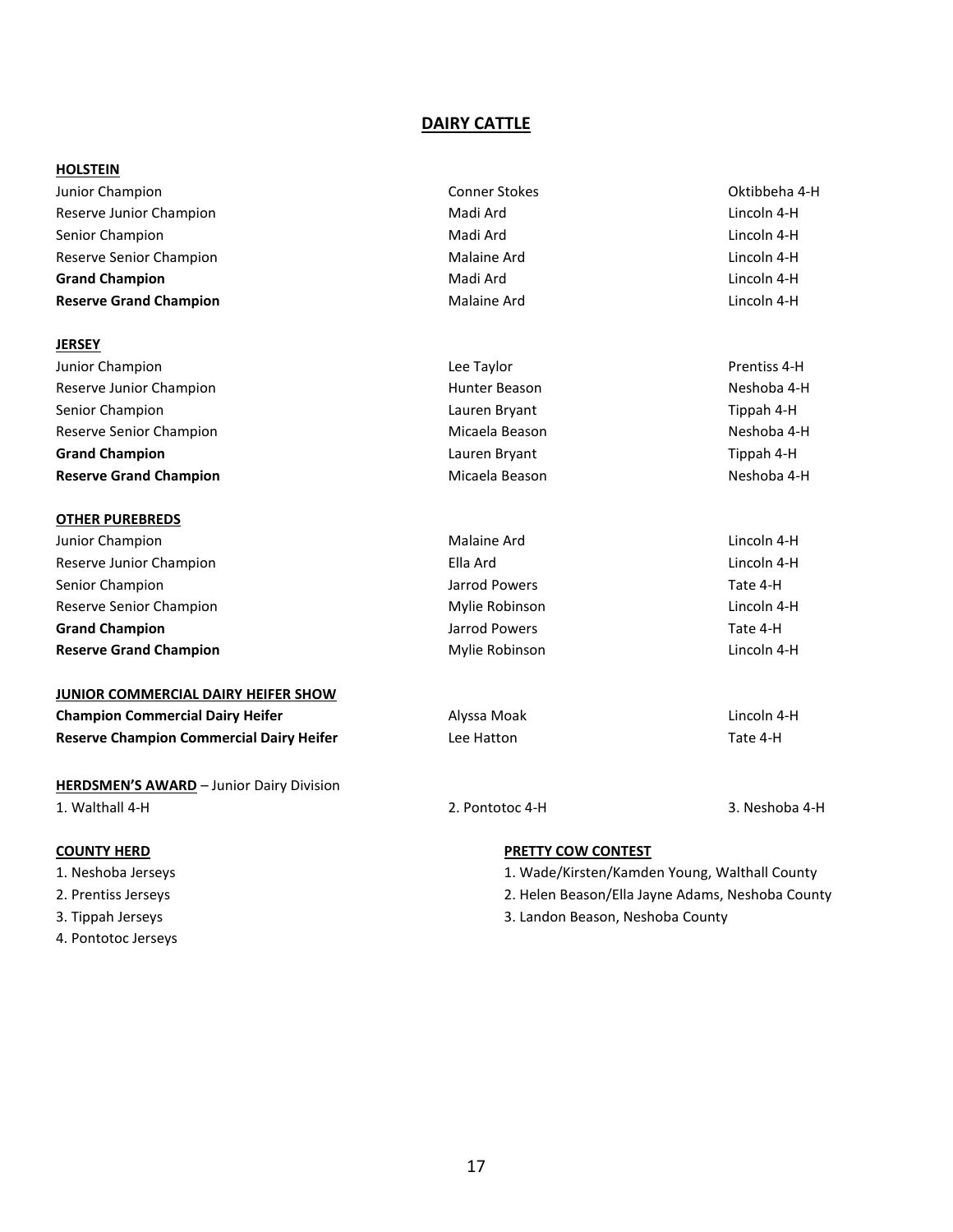# **DAIRY SHOWMANSHIP**

# (43 Exhibitors)

| Ages 8-9                  |               | <b>Ages 10-11</b>      |                |
|---------------------------|---------------|------------------------|----------------|
| 1. Lauren Hand            | Hinds 4-H     | 1. Helen Beason        | Neshoba 4-H    |
| 2. Kaleigh Robinson       | Lincoln 4-H   | 2. Carson Long         | Pontotoc 4-H   |
| 3. Lauren Bryant          | Tippah 4-H    | 3. Ramsey Brown        | Enterprise FFA |
| 4. Kirsten Wade           | Walthall 4-H  | 4. Curt Harmon         | Pontotoc 4-H   |
| 5. Landon Beason          | Neshoba 4-H   | 5. Jaylynn Brooke Cloy | Lincoln 4-H    |
| 6. Cash James             | Lincoln 4-H   | 6. Matthew White       | Oktibbeha 4-H  |
| 7. Ella Ard               | Lincoln 4-H   | 7. Evan Powers         | Tate 4-H       |
| 8. Breelynn Cloy          | Lincoln 4-H   | 8. Lee Hatton          | Tate 4-H       |
| 9. Morgan White           | Oktibbeha 4-H |                        |                |
| 10. Allen Thomas Bridgers | Tippah 4-H    |                        |                |

| Ages 12-13                |                       | Ages 14-15        |                 |
|---------------------------|-----------------------|-------------------|-----------------|
| 1. Hunter Beason          | Neshoba 4-H           | 1. Micaela Beason | Neshoba 4-H     |
| 2. John Rivers Brown      | <b>Enterprise FFA</b> | 2. Brian Pace     | Neshoba 4-H     |
| 3. Skylar Noblin-Laminack | Hinds 4-H             | 3. Jonah Flake    | Neshoba 4-H/FFA |
| 4. Josie Didonna          | Pontotoc 4-H          | 4. Joanna Walden  | Lamar 4-H       |
| 5. Mylie Robinson         | Lincoln 4-H           |                   |                 |
| 6. Chase Foster           | Pontotoc 4-H          |                   |                 |
| 7. Malaine Ard            | Lincoln 4-H           |                   |                 |
| 8. Alyssa Moak            | Lincoln 4-H           |                   |                 |

| Ages 16-18                                                             |                 |                        |              |
|------------------------------------------------------------------------|-----------------|------------------------|--------------|
| 4. Ashlyn Foster<br>Pearl River 4-H<br>1. Gracie Smith<br>Pontotoc 4-H |                 |                        |              |
| 2. Brittney Channell West                                              | Pearl River 4-H | 5. Kayley Marie Melton | Scott 4-H    |
| 3. Jarrod Powers                                                       | Tate 4-H        | 6. Caroline Crawford   | Walthall 4-H |

#### **JUNIOR 4-H DAIRY QUIZ BOWL**

1. Hinds – Skylar Noblin-Laminack, August Ann Thornton 1. Skylar Noblin-Laminack, Hinds 4-H

2. Pontotoc – Chase Foster, Curt Harmon 2. August Ann Thornton, Hinds 4-H

3. Pontotoc – Josie DiDonna, Sam Newell 3. Chase Foster, Pontotoc 4-H

#### **DAIRY COW SWEETHEART CONTESTS**

| Junior Sweetheart |  |
|-------------------|--|
| Senior Sweetheart |  |

Ashlyn Foster **Ashlyn Foster Pontotoc 4-H** 

#### **Team Individual**

Malaine Ard **Malaine Ard** Lincoln 4-H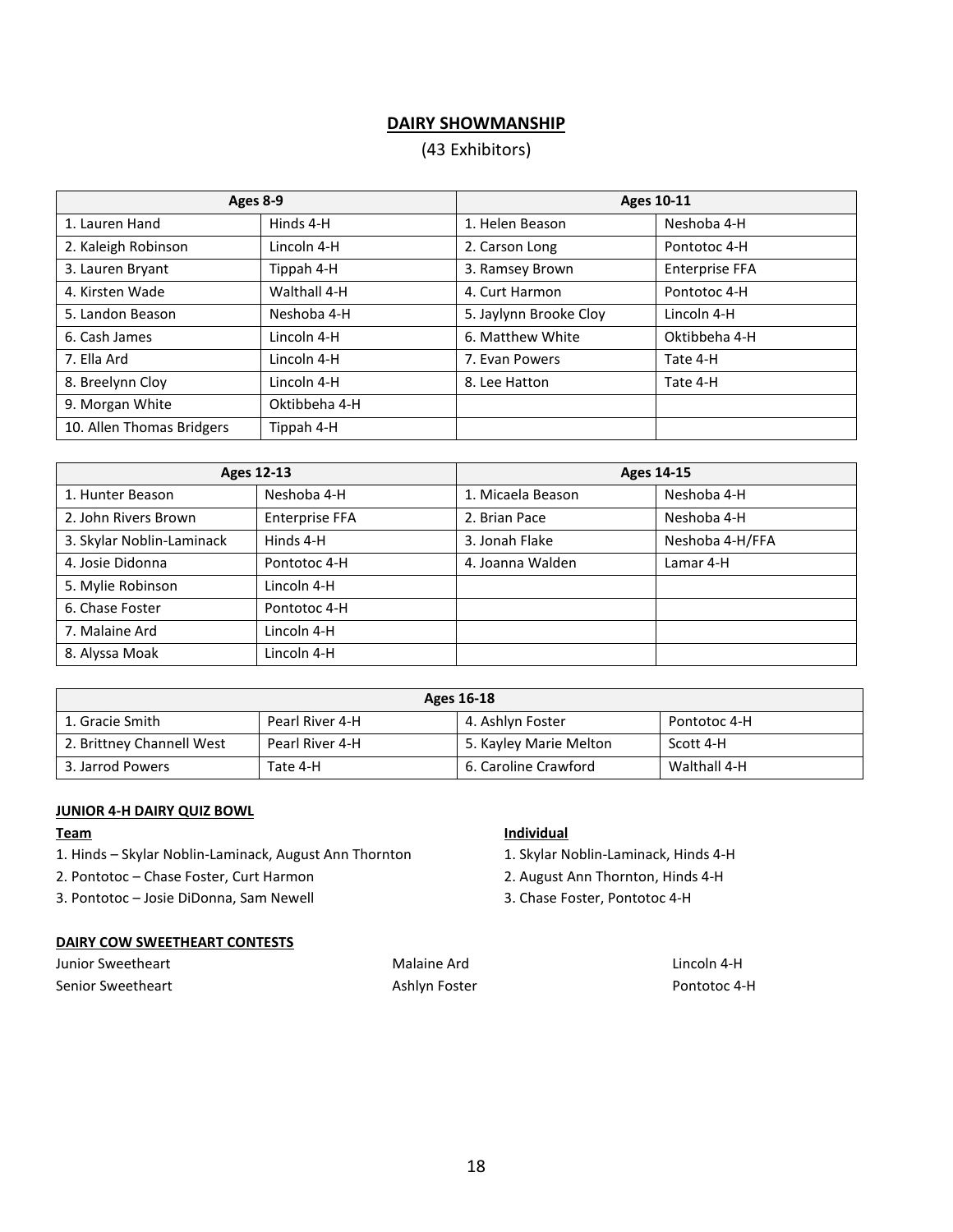#### **MARKET GOATS**

#### **LIGHT WEIGHT DIVISION**

Champion Light Weight Nettleton FFA Nettleton FFA MS Bred Champion **National Cornelius** Nettleton FFA Nettleton FFA

#### **LIGHT MEDIUM WEIGHT DIVISION**

Champion Light Medium Weight Anna Lee Guy/Dakota Rogers Smith 4-H Res. Champion Light Medium Weight Cassidy Turbville Cassidy Turbville Madison 4-H MS Bred Champion **Anna Lee Guy/Dakota Rogers** Smith 4-H Reserve MS Bred Champion **Example 20 Forma Denkins** Emma Jenkins **Madison 4-H** 

#### **MEDIUM WEIGHT DIVISION**

Champion Medium Weight Triston/Kylie Roberts Smith 4-H Res. Champion Medium Weight Anna Lee Guy/Dakota Rogers Smith 4-H MS Bred Champion **Anna Lee Guy/Dakota Rogers** Smith 4-H Reserve MS Bred Champion The Champion Term of the Killebrew Holmes 4-H

#### **LIGHT HEAVY WEIGHT DIVISION**

Champion Light Heavy Weight Tyler Owen Tyler Owen Tyler Owen Jones 4-H Res. Champion Light Heavy Weight Tyler Owen Tyler Owen Jones 4-H MS Bred Champion Tyler Owen Jones 4-H Reserve MS Bred Champion **Cassidy Turbville** Madison 4-H

#### **HEAVY WEIGHT DIVISION**

Champion Heavy Weight Triston/Kylie Roberts Smith 4-H Reserve Champion Heavy Weight **Emma Jenkins** Emma Jenkins **Madison 4-H** MS Bred Champion Will/Adam/Brady Cornelius Nettleton FFA Reserve MS Bred Champion **Example 20 Forma Denkins** Emma Jenkins **Madison 4-H** 

**Grand Champion** Triston/Kylie Roberts Smith 4-H **Reserve Grand Champion Anna Lee Guy/Dakota Rogers** Smith 4-H **MS Bred Grand Champion Anna Lee Guy/Dakota Rogers** Smith 4-H **Reserve MS Bred Grand Champion** Emma Jenkins **Emma Jenkins** Madison 4-H

# **MEAT GOAT PRINCESS**

Junior Princess **Hannah Lloyd** Hannah Lloyd **Humphreys 4-H** Senior Princess Carmen Hamilton Rankin 4-H

Res. Champion Light Weight Network Anna Wagner Anna Wagner West Lauderdale FFA/Lauderdale 4-H Reserve MS Bred Champion **Anna Wagner** Anna Wagner Anna Wagner West Lauderdale FFA/Lauderdale 4-H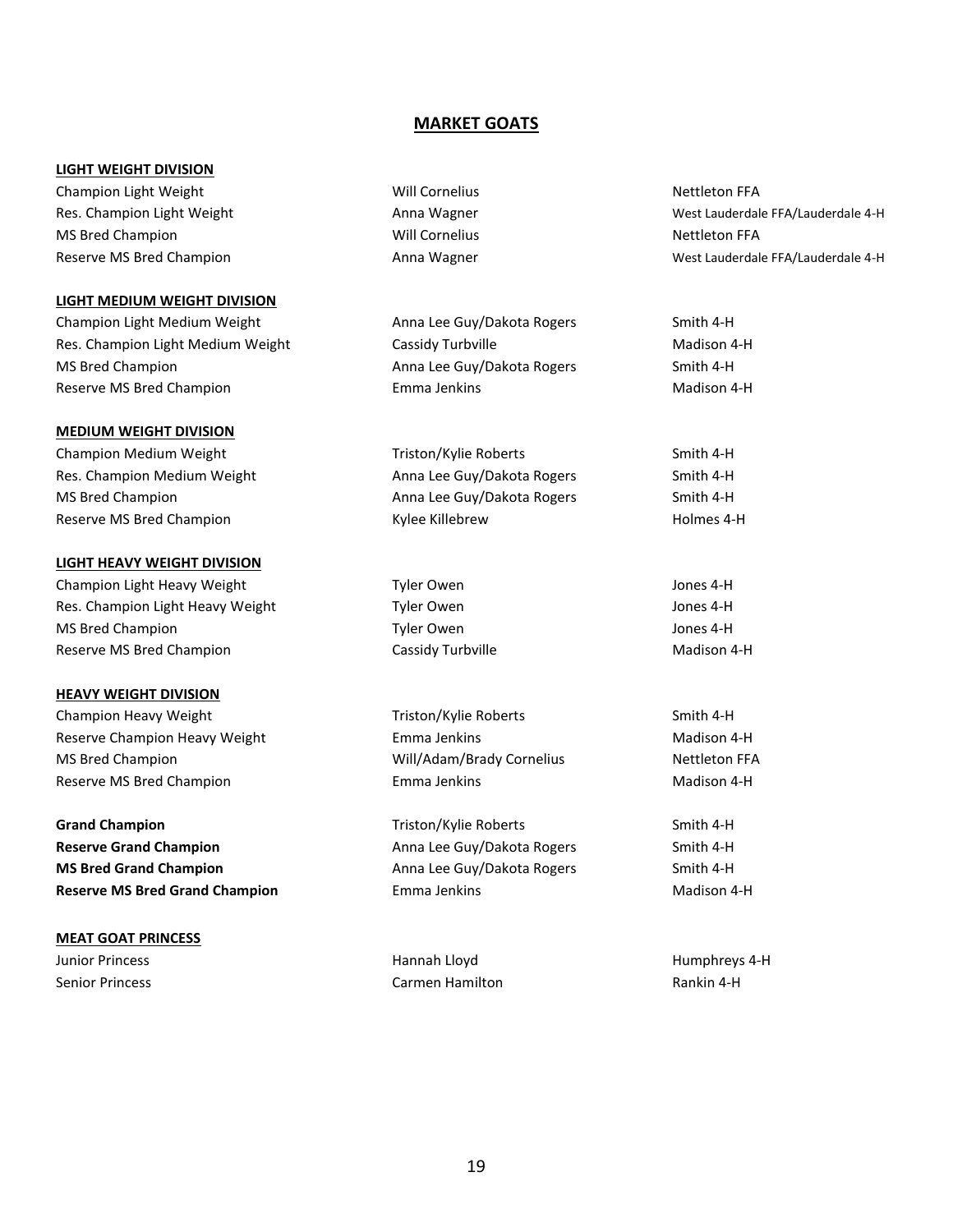#### **COMMERCIAL MEAT GOAT DOES**

#### **LIGHT WEIGHT DIVISION**

#### **LIGHT MEDIUM WEIGHT DIVISION**

Champion Light Medium Weight Will/Adam/Brady Cornelius Nettleton FFA Res. Champion Light Medium Weight Nanih Waiya FFA Cody Clark Nanih Waiya FFA MS Bred Champion **MS Bred Champion** Mill/Adam/Brady Cornelius Nettleton FFA Reserve MS Bred Champion **Nanih Waiya FFA** Cody Clark Nanih Waiya FFA

#### **MEDIUM WEIGHT DIVISION**

Champion Medium Weight **Champion Medium Weight Champion Medium Weight** Katie Barnes Newton 4-H/FFA Res. Champion Medium Weight Will/Adam/Brady Cornelius Nettleton FFA MS Bred Champion **MS Bred Champion Katie Barnes** Katie Barnes Newton 4-H/FFA Reserve MS Bred Champion The Mill/Adam/Brady Cornelius Nettleton FFA

#### **LIGHT HEAVY WEIGHT DIVISION**

Champion Light Heavy Weight Cassidy Turbville Champion Light Heavy Weight Cassidy Turbville Res. Champion Light Heavy Weight Will/Adam/Brady Cornelius Nettleton FFA MS Bred Champion Will/Adam/Brady Cornelius Nettleton FFA Reserve MS Bred Champion The Shae/Trevor Phillips Changes are the A-H

#### **HEAVY WEIGHT DIVISION**

Champion Heavy Weight Will/Adam/Brady Cornelius Nettleton FFA Reserve Champion Heavy Weight Tyler Owen Tyler Owen Assessment During States on the United States on the United States MS Bred Champion Will/Adam/Brady Cornelius Nettleton FFA Reserve MS Bred Champion The Shae/Trevor Phillips Changes are the U.S. Changes Alexander Champion

**Grand Champion Cassidy Turbville Cassidy Turbville** Madison 4-H **Reserve Grand Champion Newton 4-H/FFA** Katie Barnes Newton 4-H/FFA **MS Bred Grand Champion Newton 4-H/FFA** Katie Barnes **Newton 4-H/FFA Reserve MS Bred Grand Champion Mill/Adam/Brady Cornelius Nettleton FFA** 

Champion Light Weight Tanner/Morgan/Carson Laird Franklin 4-H Res. Champion Light Weight Network Shelby/Hannah Beard Greene 4-H MS Bred Champion The Champion Shelby/Hannah Beard Greene 4-H Reserve MS Bred Champion **Candence Alizabeth Daffner** George 4-H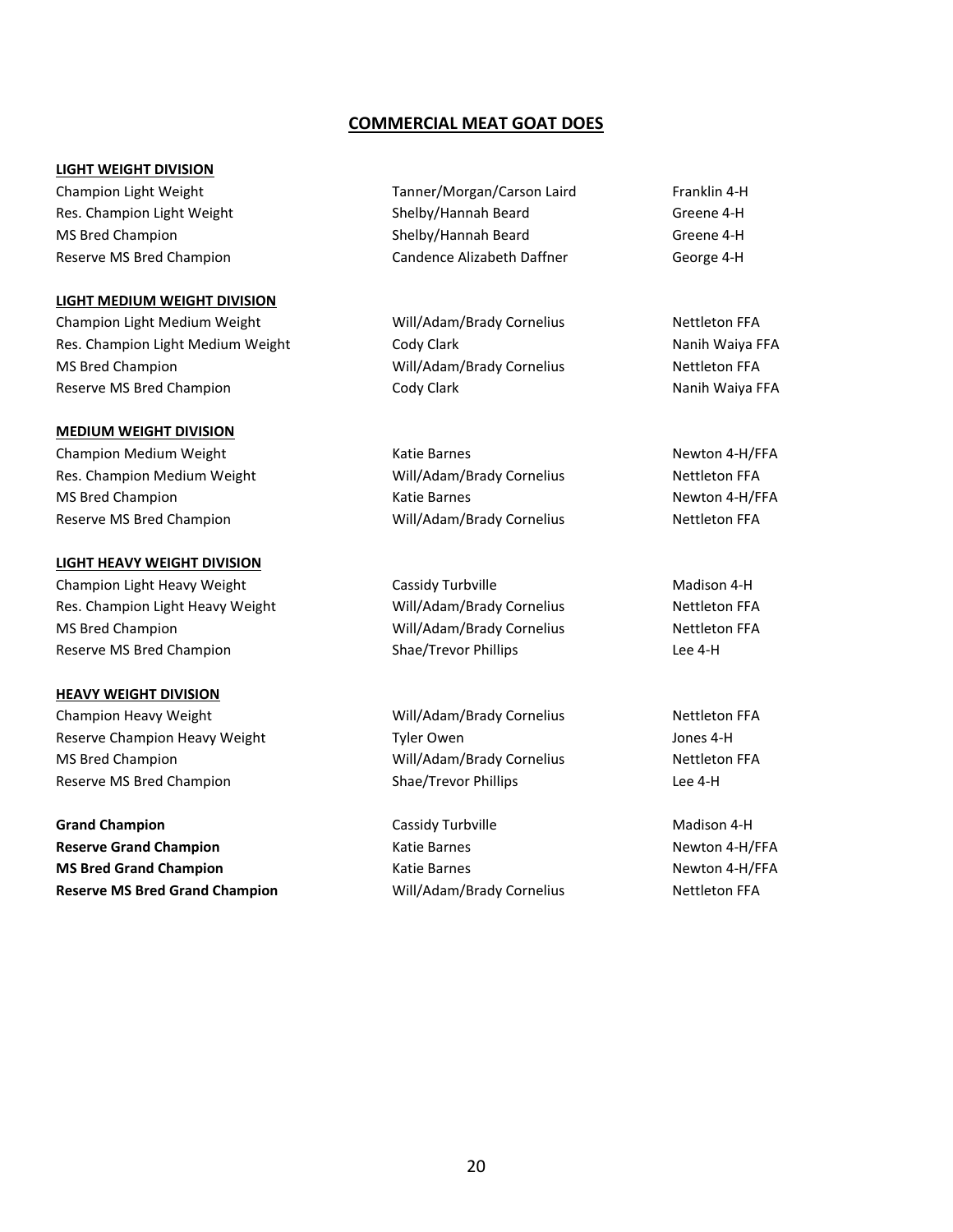# **GOAT SHOWMANSHIP**

# (129 Exhibitors)

| Age 8                   |                | Age 9                        |                        |
|-------------------------|----------------|------------------------------|------------------------|
| 1. Morgan White         | Oktibbeha 4-H  | 1. Anna Lee Guy              | Smith 4-H              |
| 2. Hayden Barnett       | Calhoun 4-H    | 2. Sam Houston               | Smith 4-H              |
| 3. Mason Lane Williams  | Hinds 4-H      | 3. Matthew Galloway          | Madison 4-H            |
| 4. Madalyn Lack         | Jones 4-H      | 4. Bailey Chandler           | Webster 4-H            |
| 5. Anna Claire Owen     | Jones 4-H      | 5. Ayden Alen Wolken         | Simpson 4-H            |
| 6. Carson Laird         | Franklin 4-H   | 6. Mallary Lemoine           | Puckett FFA/Rankin 4-H |
| 7. Kaitlyn Lee Kyzar    | Lloyd Star FFA | 7. Ty Jones                  | Pike 4-H               |
| 8. Ady Locke            | Lloyd Star FFA | 8. John Michael Traxler, Jr. | Simpson 4-H            |
| 9. Makenzie Reese Smith | Greene 4-H     | 9. Alana Whitehead           | Nanih Waiya FFA        |
| 10. Elle Hatton         | Tate 4-H       | 10. Breelynn Cloy            | Lincoln 4-H            |

| <b>Age 10</b>             |                   | Age 11                 |                  |
|---------------------------|-------------------|------------------------|------------------|
| 1. Layla Bramlitt         | Calhoun 4-H       | 1. Emma Jenkins        | Madison 4-H      |
| 2. Hannah Katherine Jones | Madison 4-H       | 2. Morgan Laird        | Franklin 4-H     |
| 3. Jaylynn Brooke Cloy    | Lincoln 4-H       | 3. Tanner Robbbins     | Loyd Star FFA    |
| 4. Matthew White          | Oktibbeha 4-H     | 4. Brooke Lewis        | West Lincoln FFA |
| 5. Conner Shelton         | Calhoun 4-H       | 5. Hannah Olivia Beard | Greene 4-H       |
| 6. Kyle Bennett           | Lafayette 4-H/FFA | 6. Emily Mitchell      | Attala 4-H       |
| 7. Merritt Lykens         | Simpson 4-H       | 7. Hannah Lloyd        | Humphreys 4-H    |
| 8. Calden Ridge Ratliff   | Stone 4-H         | 8. Regan Hand          | Newton 4-H/FFA   |
| 9. Lee Hatton             | Tate 4-H          | 9. Reed Ross           | Nanih Waiya FFA  |
|                           |                   | 10. Jensyn Cain        | Calhoun 4-H      |

| <b>Age 12</b>           |                        | Age 13                     |                             |
|-------------------------|------------------------|----------------------------|-----------------------------|
| 1. Evan Chandler        | Webster 4-H            | 1. Katie Barnes            | Newton 4-H/FFA              |
| 2. Lacey Wheeler        | Hinds 4-H              | 2. Mallory Causey          | Lee 4-H/Nettleton FFA       |
| 3. Justin Posey         | Loyd Star FFA          | 3. Katie Whitehead         | Franklin 4-H                |
| 4. Mary Kathryn Simmons | Leake 4-H              | 4. Maggie Claire Gressett  | Scott 4-H                   |
| 5. Payton Lemoine       | Puckett FFA/Rankin 4-H | 5. Shelby Beard            | Greene 4-H                  |
| 6. Hailey Simpson       | Nanih Waiya FFA        | 6. Skylar Noblin-Laminack  | Hinds 4-H                   |
| 7. Hayden Banes         | Puckett FFA/Rankin 4-H | 7. Kelsey Anna-Grace Jones | Pike 4-H                    |
| 8. Madelin Wilson       | Rankin 4-H             | 8. Addie Hawkins           | Bolivar 4-H                 |
| 9. McKenna Jade Sones   | Pearl River 4-H        | 9. Marie Clanton           | Franklin 4-H                |
|                         |                        | 10. Landon Goodwin         | Jumpertown FFA/Prentiss 4-H |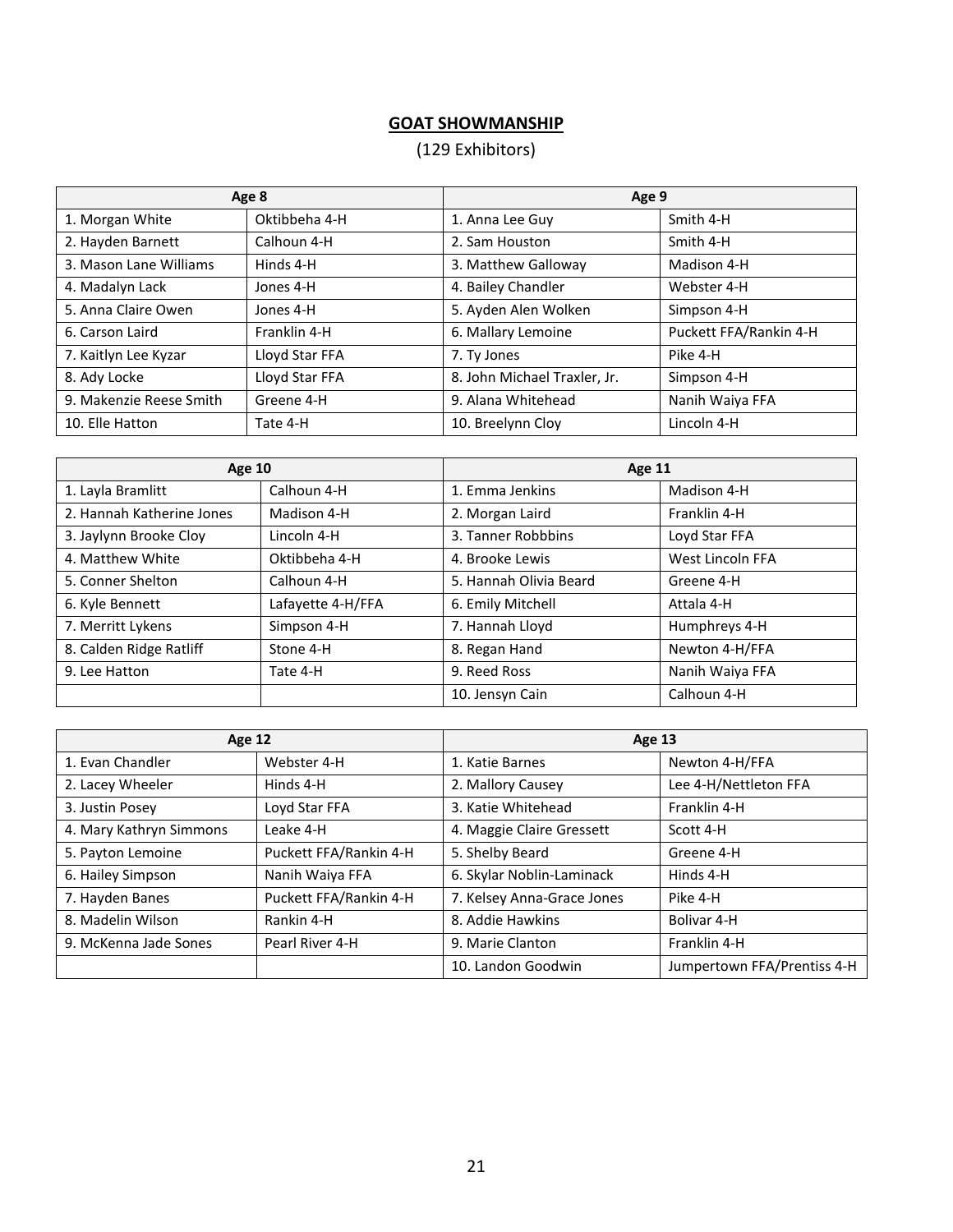# **GOAT SHOWMANSHIP (continued)**

| Age 14               |                            | <b>Age 15</b>         |                                    |
|----------------------|----------------------------|-----------------------|------------------------------------|
| 1. Cassidy Turbville | Madison 4-H                | 1. Anna Wagner        | West Lauderdale FFA/Lauderdale 4-H |
| 2. Kylie Roberts     | Smith 4-H                  | 2. Shae Philips       | Lee 4-H                            |
| 3. Zachary Brown     | Forrest 4-H                | 3. Rosemary McDaniel  | Lincoln 4-H                        |
| 4. Tyler Owen        | Jones 4-H                  | 4. Drew Galloway      | Madison 4-H                        |
| 5. Carmen Hamilton   | Rankin 4-H/Pelahatchie FFA | 5. Tyler Ford Branch  | Holmes 4-H                         |
| 6. Jason Tyler       | Loyd Star FFA              | 6. Weston Burney      | Simpson 4-H                        |
| 7. Bradlee Waddle    | Independence FFA/Tate 4-H  | 7. Tanner Laird       | Franklin 4-H                       |
| 8. Will White        | Nanih Waiya FFA            | 8. Zachary Jenkins    | Loyd Star FFA                      |
| 9. Parker Winter     | Calhoun 4-H/Bruce FFA      | 9. Shelby Abrams      | Chickasaw 4-H                      |
| 10. Cody Clark       | Nanih Waiya FFA            | 10. Shannon Gomillion | Scott 4-H                          |

| <b>Age 16</b>          |                  | Age 17-18               |                          |
|------------------------|------------------|-------------------------|--------------------------|
| 1. Lyndsey Paige Hill  | Simpson 4-H      | 1. Kylee Killebrew      | Holmes 4-H               |
| 2. Ty Reeves           | Leake 4-H        | 2. Triston Roberts      | Smith 4-H                |
| 3. Gracie Green        | Greene FFA       | 3. John Robert Bishop   | <b>Nettleton FFA</b>     |
| 4. Chase Smith         | Lawrence 4-H/FFA | 4. Will Cornelius       | <b>Nettleton FFA</b>     |
| 5. Steven Thornton     | Nanih Waiya FFA  | 5. Austin Winter        | Calhoun 4-H/Bruce FFA    |
| 6. Faith Galloway      | Madison 4-H      | 6. Rachel Hope McDaniel | Lincoln 4-H              |
| 7. Mikayla Shelton     | Calhoun 4-H      | 7. Avery Alden Harris   | Simpson 4-H              |
| 8. Shelby Danene Jones | Pike 4-H         | 8. Noah Brandon         | Tallahatchie 4-H         |
|                        |                  | 9. C.J. Weddle          | Vardaman FFA/Calhoun 4-H |
|                        |                  | 10. Madison Cox         | Calhoun 4-H              |

**HERDSMEN'S AWARD** – Junior Goat Division

1. Winston 4-H/Nanih Waiya FFA

2. Lee 4-H/Nettleton FFA

3. Calhoun 4-H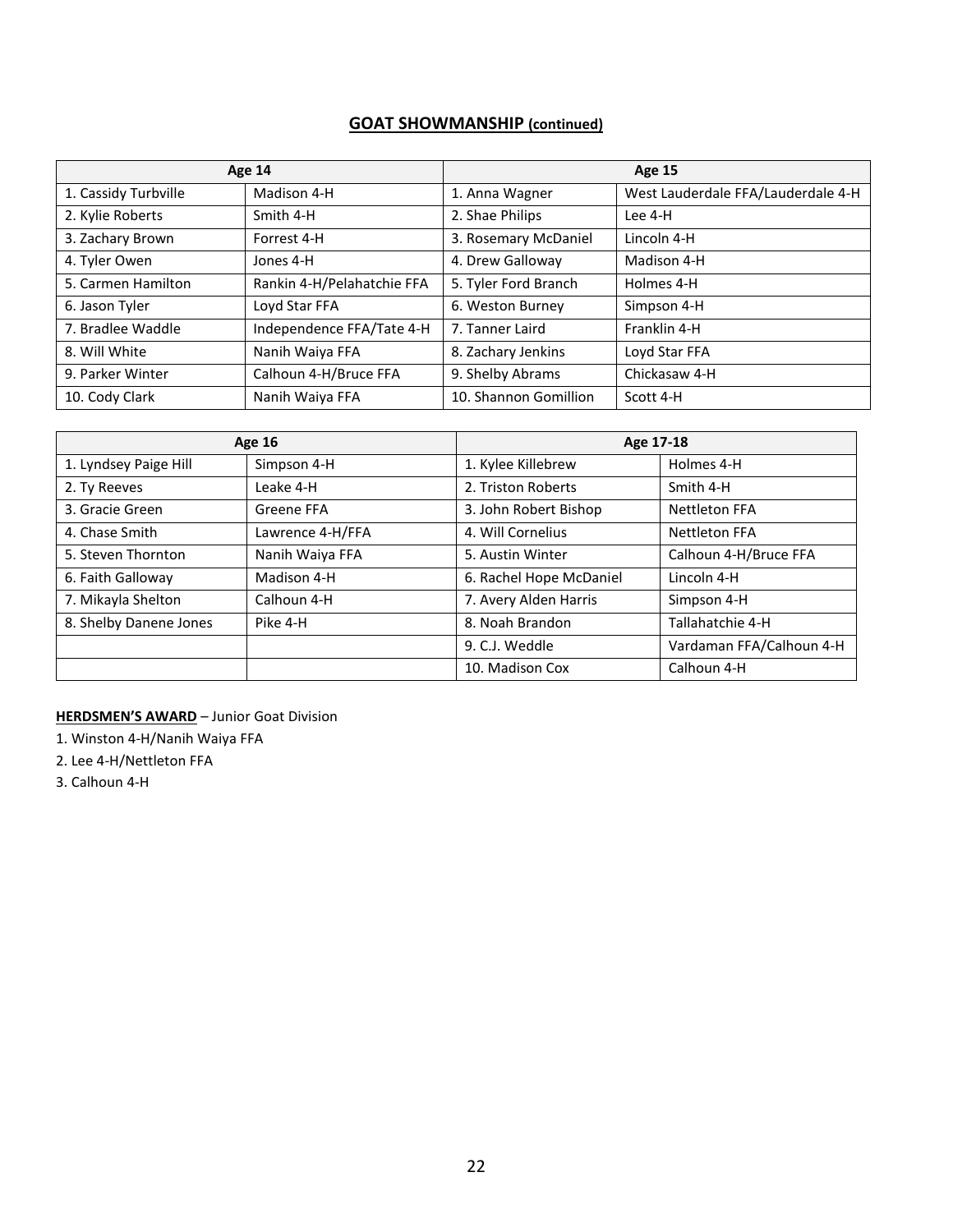#### **DAIRY GOATS**

Champion Alpine Senior Doe **Mason Williams** Mason Williams HInds 4-H Res. Champion Alpine Senior Doe **Emily Daigle** Lincoln 4-H

Champion LaMancha Senior Doe Lauren Revel Lowndes 4-H Res. Champion LaMancha Senior Doe **Brinkley Boswell** Brinkley Boswell Rankin 4-H

Champion Nigerian Dwarf Senior Doe Madilyn/Faith Morris Champion Nigerian Dwarf Senior Doe Res. Champion Nigerian Dwarf Senior Doe Madilyn/Faith Morris Oktibbeha 4-H

Champion All Other Purebreds Senior Doe Madilyn/Faith Morris Oktibbeha 4-H Res. Champion All Other Purebreds Senior Doe John Mark Huff Fund Rankin 4-H

Champion Grades & Recorded Grades Senior Doe Isabella Solano Rankin 4-H Res. Champion Grades & Recorded Grades Senior Doe Madilyn/Faith Morris Oktibbeha 4-H

**Best in Show Senior Doe Notably Constant Constant Constant Isabella Solano Rankin 4-H Rankin 4-H Reserve Best in Show Senior Doe** National According Madilyn/Faith Morris **National According Mation** Oktibbeha 4-H **Best Udder in Show Isabella Solano Isabella Solano Rankin 4-H Rankin 4-H** 

Champion Alpine Junior Doe Amanda Johnson Lee 4-H Res. Champion Alpine Junior Doe **Tory Rollins** Franklin 4-H

Champion LaMancha Junior Doe **Ella Burnham** Ella Burnham Franklin 4-H Res. Champion LaMancha Junior Doe Lauren Revel Lauren Revel Lowndes 4-H

Champion Nigerian Dwarf Junior Doe **Madilyn/Faith Morris** Champion Nigerian Dwarf Junior Doe Res. Champion Nigerian Dwarf Junior Doe Madilyn/Faith Morris Champion Nigerian 4-H

Champion All Other Purebreds Junior Doe Savannah Wollbrink North Webster 4-H Res. Champion All Other Purebreds Junior Doe Ceilia Burkett Champion All Other Purebreds Junior Doe

Champion Grades & Recorded Grades Junior Doe Jonah Holland Tishomingo 4-H Res. Champion Grades & Recorded Grades Junior Doe John Mark Huff Theorem Rankin 4-H

**Best in Show Junior Doe** Amanda Johnson Lee 4-H **Reserve Best in Show Junior Doe** New York Savannah Wollbrink New York Webster 4-H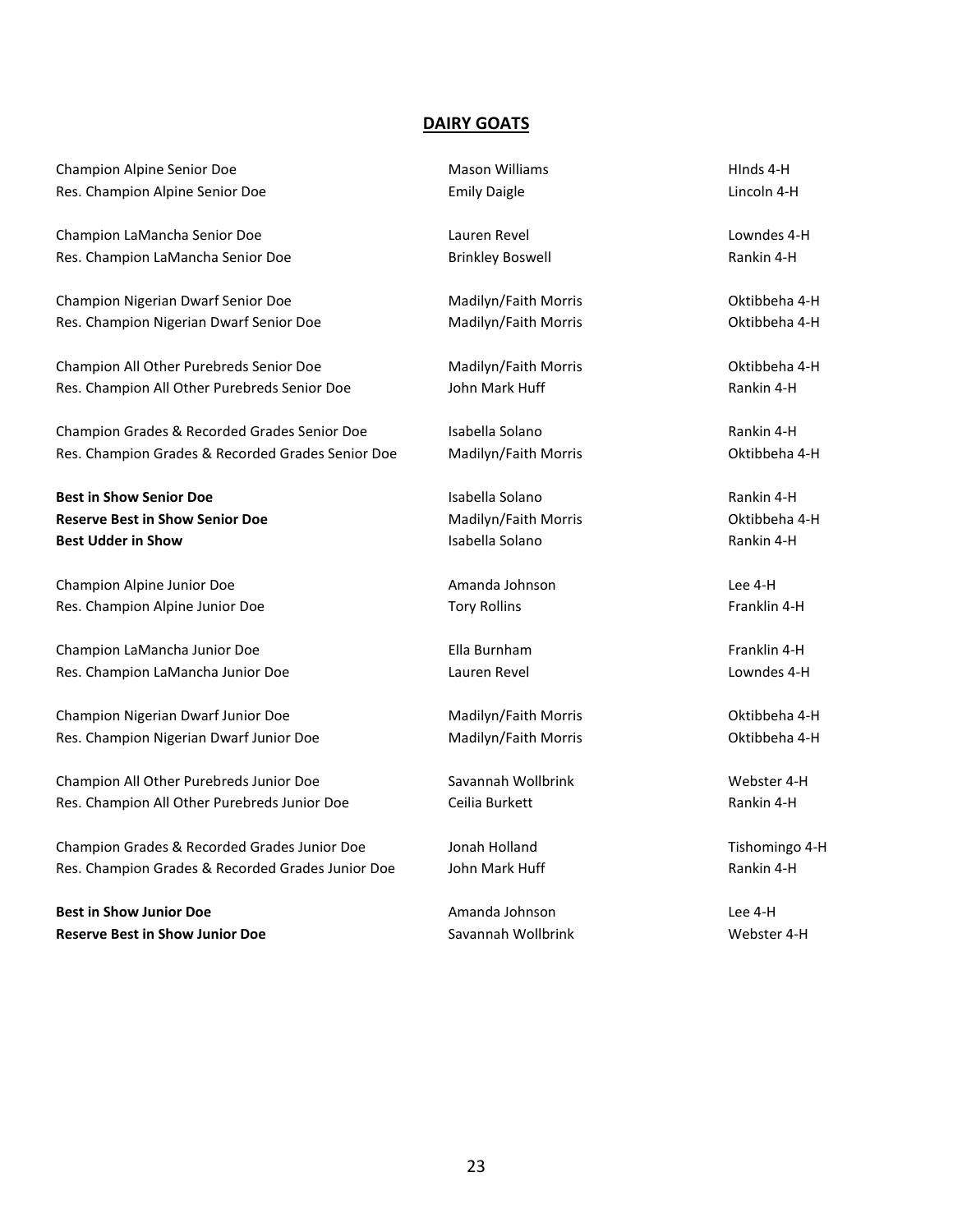# **DAIRY GOAT SHOWMANSHIP**

# (42 Exhibitors)

| <b>Age 8-9</b>         |              |                        | Age 10-11     |
|------------------------|--------------|------------------------|---------------|
| 1. Mason Lane Williams | Hinds 4-H    | 1. Olivia Faith Morris | Oktibbeha 4-H |
| 2. Peyton Bell         | Adams 4-H    | 2. Vana Berryhill      | Franklin 4-H  |
| 3. Ella Marie Shepherd | Lowndes 4-H  | 3. Ceilia Burkett      | Rankin 4-H    |
| 4. Owen McNeill        | Madison 4-H  | 4. Emily Grace Daigle  | Lincoln 4-H   |
| 5. Ella Claire Burnham | Franklin 4-H | 5. Haley Walker        | Tippah 4-H    |
| 6. Kara Miller         | Pontotoc 4-H | 6. Amy Miller          | Pontotoc 4-H  |
| 7. Ryan Clanton        | Franklin 4-H | 7. Samantha Pyron      | Pontotoc 4-H  |
| 8. Ethan McCreary      | Lee 4-H      |                        |               |

| Age 12-13                 |                        | Age 14-15                   |                                    |
|---------------------------|------------------------|-----------------------------|------------------------------------|
| 1. Maggie Boswell         | Rankin 4-H             | 1. John Mark Huff           | Rankin 4-H                         |
| 2. Isabella Solano        | Rankin 4-H             | 2. Tyler Herrington         | Rankin 4-H                         |
| 3. Kenneth Hall, Jr.      | Hinds 4-H              | 3. Molly Whitehead          | Franklin 4-H                       |
| 4. Amanda Johnson         | Lee 4-H                | 4. Kaitlyn Marie Planche    | Amite 4-H                          |
| 5. Katlyn Cook            | Strayhorn FFA/Tate 4-H | 5. Savannah Faith Wollbrink | Webster 4-H                        |
| 6. Skylar Noblin-Laminack | Hinds 4-H              | 6. Jessica Leigh Tucker     | West Lauderdale FFA/Lauderdale 4-H |
| 7. Vinny Sanders          | Tishomingo 4-H         | 7. Hunter Melton            | Scott 4-H                          |
| 8. Micah Taylor           | Lee 4-H                |                             |                                    |
| 9. Brinkley Boswell       | Rankin 4-H             |                             |                                    |
| 10. Kaitlyn Anne Skelton  | Hinds 4-H              |                             |                                    |

| Age 16-18         |                        |  |
|-------------------|------------------------|--|
| 1. Tory Rollins   | Franklin 4-H           |  |
| 2. Averee Burnham | Franklin 4-H           |  |
| 3. Lauren Revel   | Lowndes 4-H            |  |
| 4. Madilyn Morris | Oktibbeha 4-H          |  |
| 5. Makayla Cook   | Strayhorn FFA/Tate 4-H |  |
| 6. Jonah Holland  | Tishomingo 4-H         |  |

#### **DAIRY GOAT SWEETHEART CONTEST**

| Junior Sweetheart                                     | Micah Taylor    | Lee 4-H         |
|-------------------------------------------------------|-----------------|-----------------|
| <b>Senior Sweetheart</b>                              | Madi Morris     | Oktibbeha 4-H   |
|                                                       |                 |                 |
| <b>COUNTY HERD</b> - Junior Dairy Goat Division       |                 |                 |
| 1. Rankin 1 4-H                                       | 2. Franklin 4-H | 3. Rankin 2 4-H |
|                                                       |                 |                 |
| <b>CLEAN AISLE AWARD - Junior Dairy Goat Division</b> |                 |                 |
| 1. Rankin 4-H                                         | 2. Lee 4-H      | 3. Hinds 4-H    |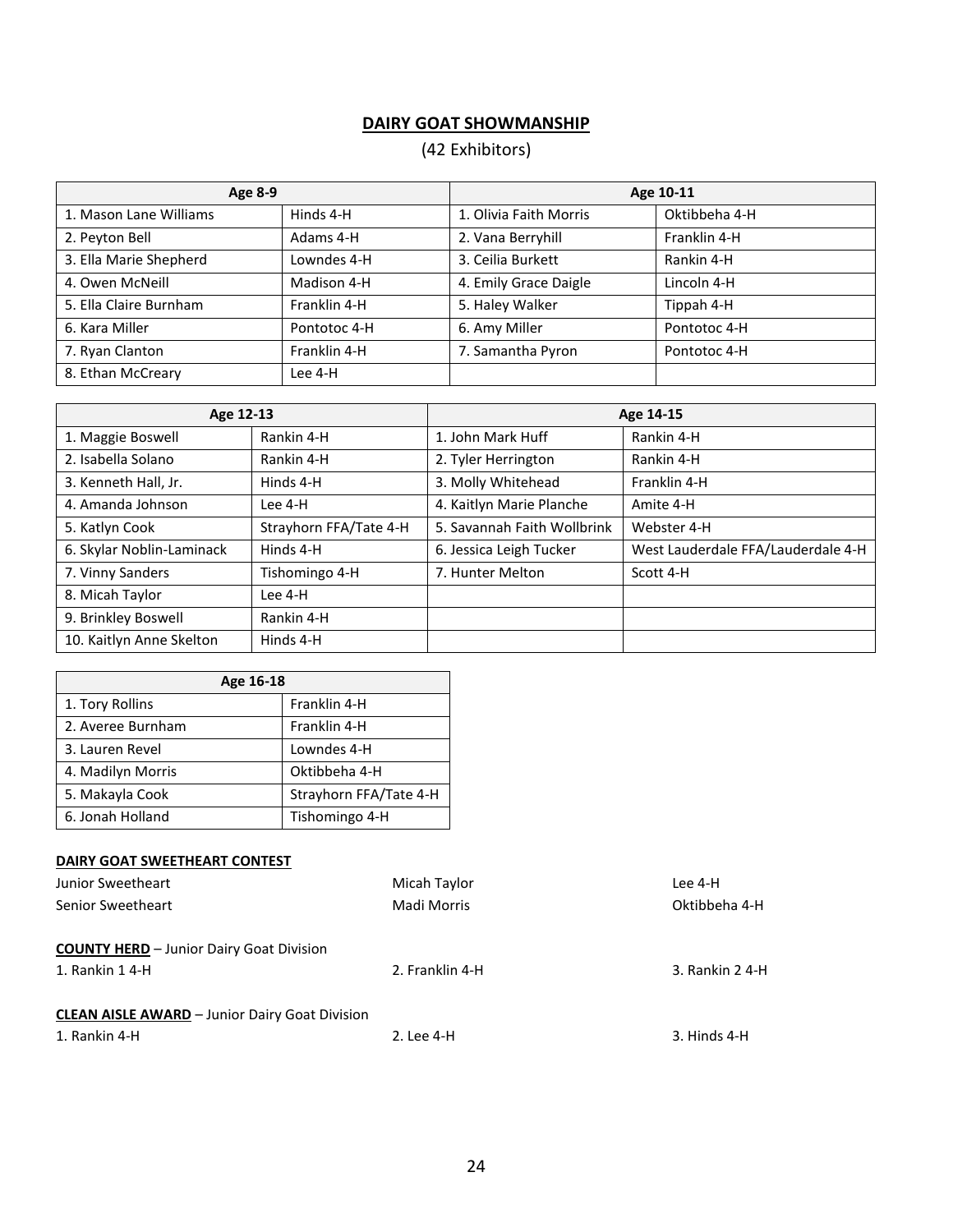# **TENTATIVE 2017 DIXIE NATIONAL JUNIOR ROUND-UP SCHEDULE**

#### **Thursday, February 2, 2017**

| $8:00$ a.m.-6:00 p.m. | Pens/stalls assigned for dairy animals & market swine (assignments made by show manager) |
|-----------------------|------------------------------------------------------------------------------------------|
| 10:00 a.m.-1:00 p.m.  | Process dairy entries - Livestock Office/Barn 14                                         |
| 12:00 noon            | Deadline for arrival of market swine                                                     |
| 12:00 p.m.            | Deadline for arrival of dairy cattle                                                     |
| 12 noon-8:00 p.m.     | Scales open for weighing and/or classifying market hogs - Swine Barn/Barn 7              |
| 1:00 p.m.             | Deadline for corrections in Dairy Cattle Showmanship entries                             |
| $1:00-1:30$ p.m.      | Weigh commercial dairy heifers                                                           |
| $2:00-4:00 p.m.$      | <b>PREMIER DAIRY EXHIBITOR CONTEST - Farmers Market</b>                                  |
| 6:00 p.m.             | Deadline for corrections in Swine Showmanship entries                                    |
| 8:00 p.m.             | Deadline to weigh MS bred barrows and market hogs - Swine Arena/Barn 6                   |

#### **Friday, February 3, 2017**

| $8:00-10:00$ a.m. | <b>PREMIER SWINE EXHIBITOR CONTEST - Farmers Market</b>                                               |
|-------------------|-------------------------------------------------------------------------------------------------------|
| 8:00 a.m.         | <b>DAIRY CATTLE SHOW</b> (Showmanship, Commercial Dairy Heifers, Purebreds) – Judging Arena           |
| $10:00$ a.m.      | <b>SWINE SHOWMANSHIP</b> – Swine Arena/Barn 6                                                         |
|                   | 15 minutes after Swine Showmanship MS BRED BARROW SHOW FOLLOWED BY THE START OF THE MARKET HOG SHOW - |
|                   | Swine Arena/Barn 6                                                                                    |

#### **Saturday, February 4, 2017**

| $8:00$ a.m.-5:00 p.m. | Scales open for weighing market steers and commercial beef heifers                     |
|-----------------------|----------------------------------------------------------------------------------------|
| 8:00 a.m.             | MARKET HOG SHOW (CONTINUED FROM FRIDAY) - Swine Arena/Barn 6                           |
| $1:00-5:00$ p.m.      | ** Check hair length and turn in weight cards for market steers                        |
| $1:00-6:00$ p.m.      | Stall assignments for early arriving beef breeding animals and commercial beef heifers |
| 3:00 p.m.             | Deadline for arrival of market steers                                                  |

#### **Sunday, February 5, 2017**

| 8:00 a.m.-4:00 p.m.     | Scales open for weighing market lambs and goats                           |
|-------------------------|---------------------------------------------------------------------------|
| 8:00 a.m.-5:00 p.m.     | Scales open for weighing market steers and commercial beef heifers        |
| 9:00 a.m.               | Devotional Service - Sales Arena (conducted by Cowboys for Christ)        |
| 10:00 a.m.-1:00 p.m.    | <b>PREMIER BEEF EXHIBITOR CONTEST - Farmers Market</b>                    |
| 11:00-a.m.-2:00 p.m.    | Process beef breeding entries - Livestock Office/Barn 14                  |
| $10:00$ -a.m.-3:00 p.m. | ** Turn in weight cards for commercial beef heifers                       |
| 12:00 p.m.              | Deadline for arrival of beef breeding animals and commercial beef heifers |
| 12:00 p.m.              | <b>MARKET STEER SHOW - Coliseum</b>                                       |
| $2:00$ p.m.-4:00 p.m.   | <b>PREMIER LAMB EXHIBITOR CONTEST - Farmers Market</b>                    |
| 3:00 p.m.               | Deadline for arrival of market lambs                                      |
| 3:00 p.m.               | Deadline for corrections in beef showmanship entries                      |
| 4:00 p.m.               | ** Deadline to turn in weight cards for market lambs                      |
| 4:00 p.m.               | Deadline for corrections in lamb showmanship entries                      |
| 4:00 p.m.               | <b>SHEEP LEAD CLASS</b> - Swine Arena/Barn 6                              |

**NOTE: \*\* Follow directions posted outside show office and scales for times and location to turn in weight cards for each show. Disclaimer: Check the 2017 Dixie National Junior Round-Up premium book for all show schedules, rules and regulations.**